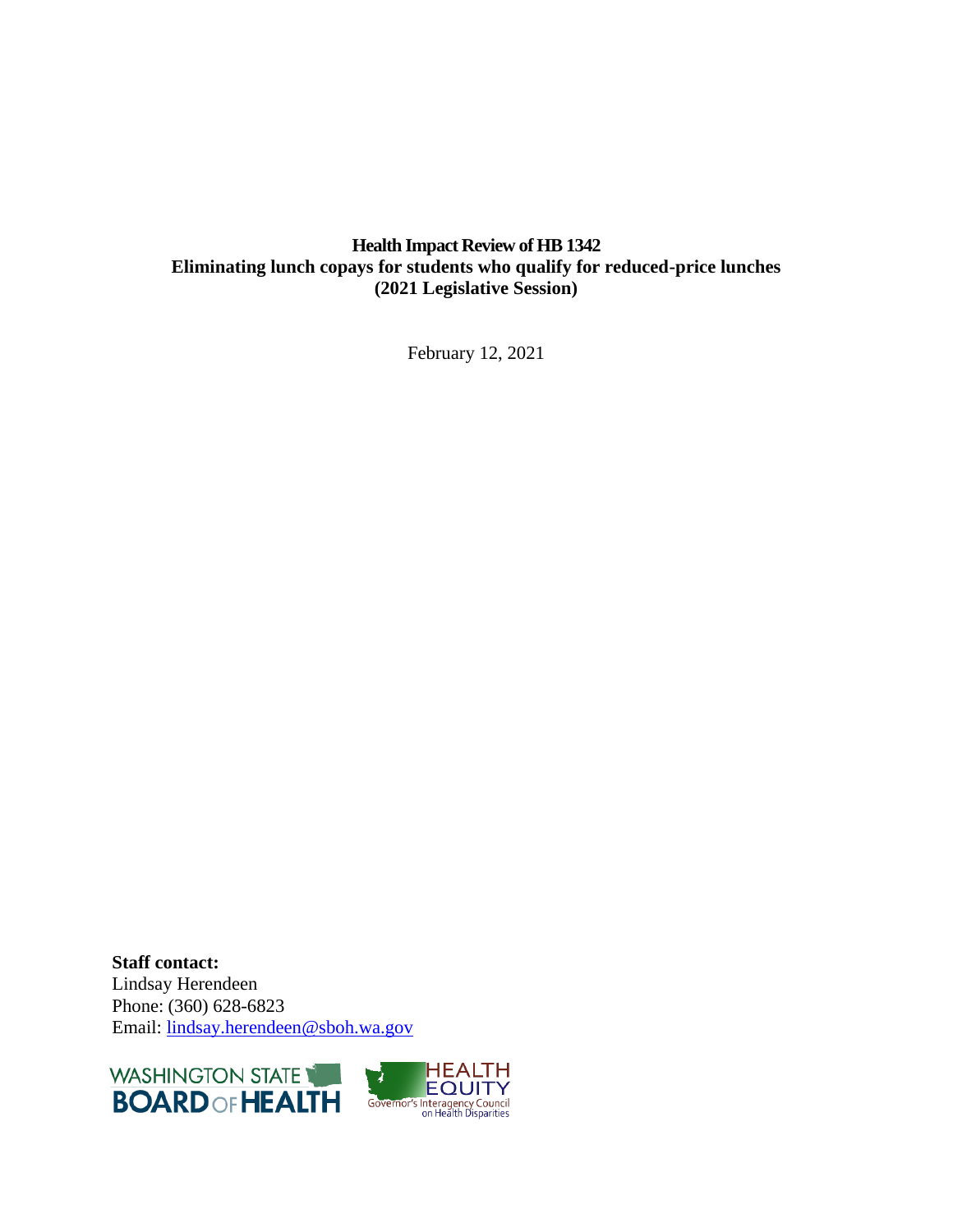### **Full review**

The full Health Impact Review report is available at: <https://sboh.wa.gov/Portals/7/Doc/HealthImpactReviews/HIR-2021-07-HB1342.pdf>

#### **Acknowledgements**

We would like to thank the key informants who provided consultation and technical support during this Health Impact Review.

## **Contents**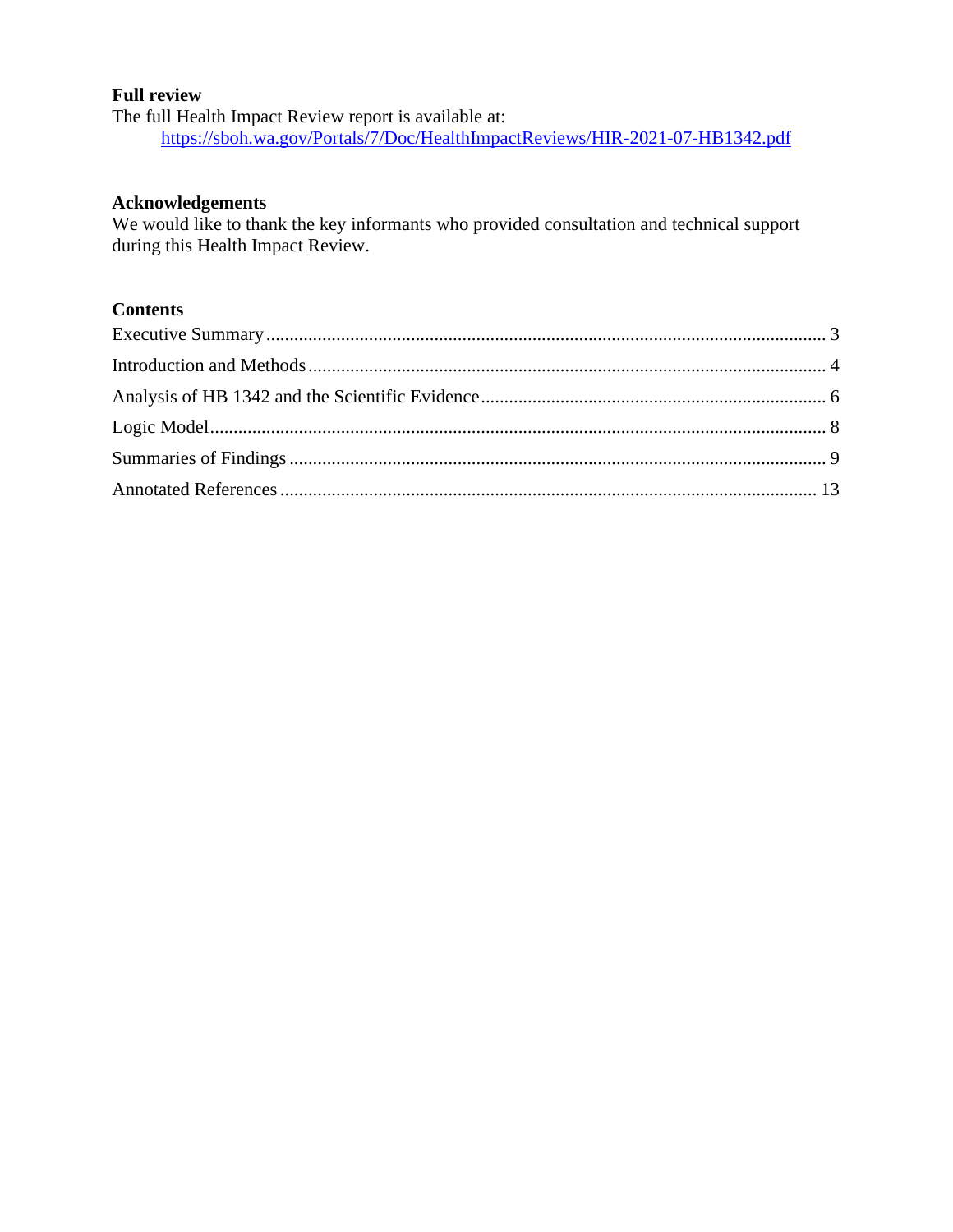### <span id="page-2-0"></span>**Executive Summary HB 1342, Eliminating lunch copays for students who qualify for reduced-price lunches (2021 Legislative Session)**

**Evidence indicates that HB 1342 has the potential to increase the number of students with low-incomes who eat lunch, which in turn has the potential to improve students' diet quality, educational outcomes, and earning potential; improve health outcomes; and decrease health inequities.**

### **BILL INFORMATION**

**Sponsors:** Berg, Gregerson, Berry, Wicks, Chopp, Valdez, Morgan, Sells, Fitzgibbon, Orwall, Santos, Ryu, Peterson, Rude, Maycumber, Shewmake, Stokesbary, Ormsby, Lovick, Stonier, Bergquist, Bateman, Lekanoff, Callan, Frame, Riccelli, Pollet, Harris-Talley

### **Summary of Bill:**

• Eliminates school lunch co-pays for students in prekindergarten through twelfth grade who qualify for reduced-price lunches under the National School Lunch Program.

### **HEALTH IMPACT REVIEW**

### **Summary of Findings:**

This Health Impact Review found the following evidence regarding the provisions in HB 1342:

- **A fair amount of evidence** that eliminating school lunch copays would likely increase the number of students with low-incomes who eat lunch as a part of the National School Lunch Program in Washington State.
- **Strong evidence** that increasing the number of students with low-incomes who eat lunch as part of the National School Lunch Program in Washington State would likely improve nutrition and diet quality for these students.
- **Very strong evidence** that improving nutrition and diet quality for students would likely improve educational outcomes.
- **Very strong evidence** that improving nutrition and diet quality for students would likely improve health outcomes for these students and decrease health inequities.
- **Very strong evidence** that improving educational outcomes would likely improve educational attainment.
- **Very strong evidence** that improving educational attainment would likely improve earning potential.
- **Very strong evidence** that improving educational attainment would likely improve health outcomes and decrease health inequities.
- **Very strong evidence** that improving earning potential would likely improve health outcomes and decrease health inequities.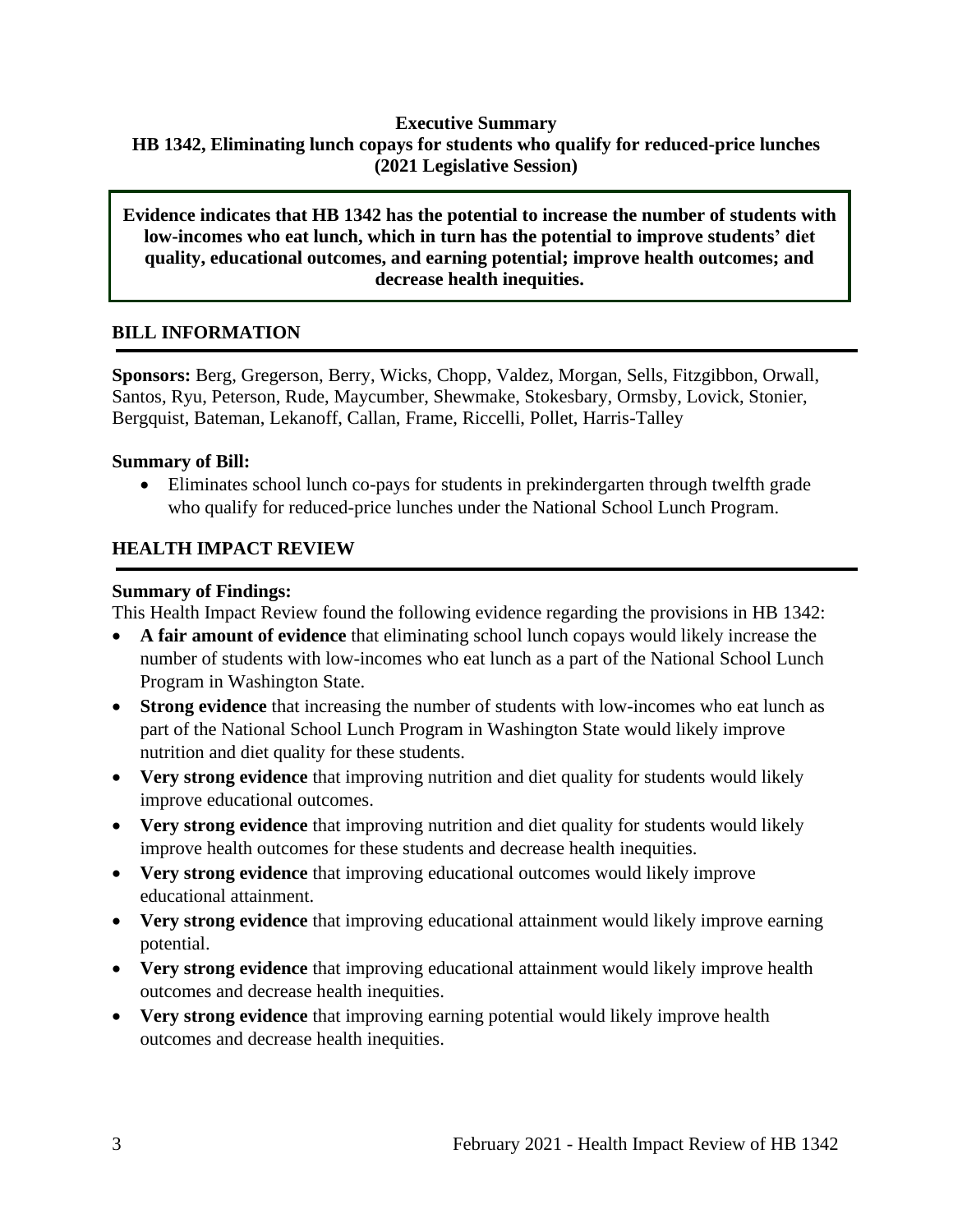### **Introduction and Methods**

<span id="page-3-0"></span>A Health Impact Review is an analysis of how a proposed legislative or budgetary change will likely impact health and health disparities in Washington State [\(RCW 43.20.285\)](http://apps.leg.wa.gov/rcw/default.aspx?cite=43.20.285). For the purpose of this review 'health disparities' have been defined as differences in disease, death, and other adverse health conditions that exist between populations [\(RCW 43.20.270\)](http://apps.leg.wa.gov/rcw/default.aspx?cite=43.20.270). Differences in health conditions are not intrinsic to a population; rather, inequities are related to social determinants (e.g. access to healthcare, economic stability, racism, etc.). This document provides summaries of the evidence analyzed by State Board of Health staff during the Health Impact Review House Bill 1342 [\(HB 1342\)](https://app.leg.wa.gov/billsummary?BillNumber=1892&Year=2019&Initiative=false).

Staff analyzed the content of HB 1342 and created a logic model depicting possible pathways leading from the provisions of the bill to health outcomes. We consulted with experts and contacted key informants about the provisions and potential impacts of the bill. We conducted an objective review of published literature for each pathway using databases including PubMed, Google Scholar, and University of Washington Libraries. More information about key informants and detailed methods are available upon request.

The following pages provide a detailed analysis of the bill, including the logic model, summaries of evidence, and annotated references. The logic model is presented both in text and through a flowchart (Figure 1). The logic model includes information on the strength-of-evidence for each pathway. The strength-of-evidence has been defined using the following criteria:

- **Very strong evidence:** There is a very large body of robust, published evidence and some qualitative primary research with all or almost all evidence supporting the association. There is consensus between all data sources and types, indicating that the premise is well accepted by the scientific community.
- **Strong evidence:** There is a large body of published evidence and some qualitative primary research with the majority of evidence supporting the association, though some sources may have less robust study design or execution. There is consensus between data sources and types.
- **A fair amount of evidence:** There is some published evidence and some qualitative primary research with the majority of evidence supporting the association. The body of evidence may include sources with less robust design and execution and there may be some level of disagreement between data sources and types.
- **Expert opinion:** There is limited or no published evidence; however, rigorous qualitative primary research is available supporting the association, with an attempt to include viewpoints from multiple types of informants. There is consensus among the majority of informants.
- **Informed assumption:** There is limited or no published evidence; however, some qualitative primary research is available. Rigorous qualitative primary research was not possible due to time or other constraints. There is consensus among the majority of informants.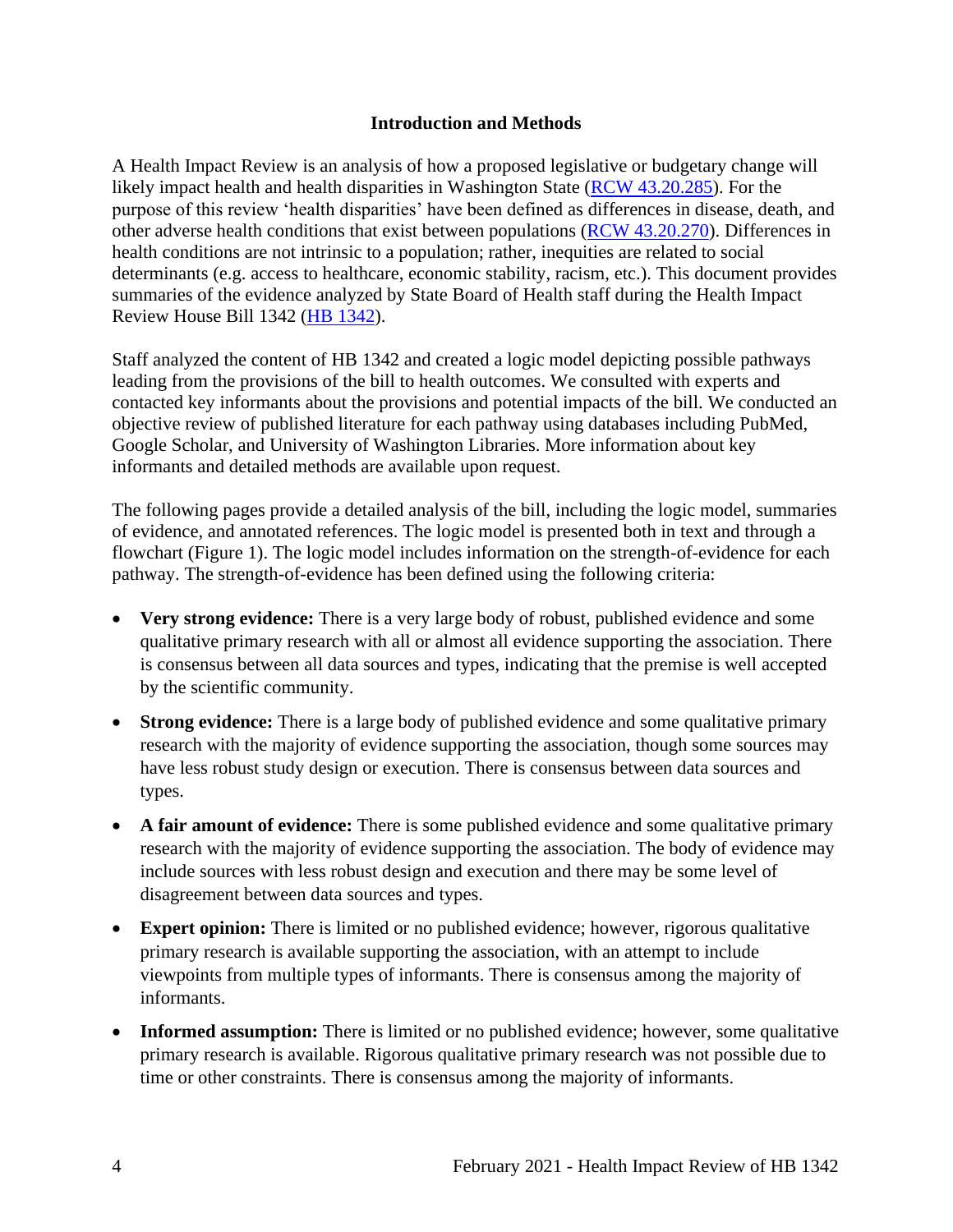- **No association:** There is some published evidence and some qualitative primary research with the majority of evidence supporting no association or no relationship. The body of evidence may include sources with less robust design and execution and there may be some level of disagreement between data sources and types.
- **Not well researched:** There is limited or no published evidence and limited or no qualitative primary research and the body of evidence has inconsistent or mixed findings, with some supporting the association, some disagreeing, and some finding no connection. There is a lack of consensus between data sources and types.
- **Unclear:** There is a lack of consensus between data sources and types, and the directionality of the association is ambiguous due to potential unintended consequences or other variables.

This review was subject to time constraints, which influenced the scope of work for this review. The annotated references are only a representation of the evidence and provide examples of current research. In some cases only a few review articles or meta-analyses are referenced. One article may cite or provide analysis of dozens of other articles. Therefore, the number of references included in the bibliography does not necessarily reflect the strength-of-evidence. In addition, some articles provide evidence for more than one research question, so are referenced multiple times.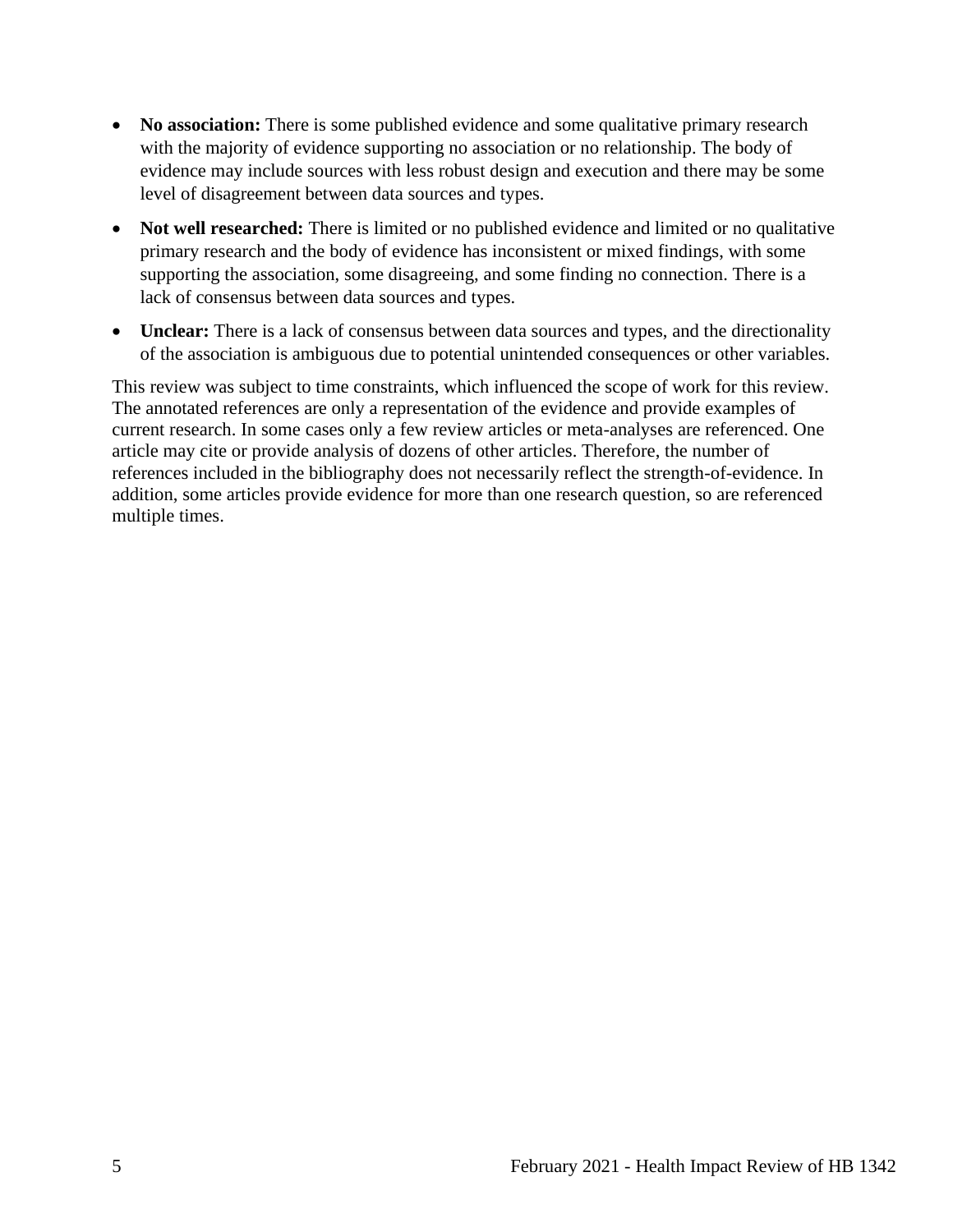### **Analysis of HB 1342 and the Scientific Evidence**

### <span id="page-5-0"></span>**Summary of relevant background information**

- All public schools, nonprofit private schools, Residential Child Care Institutions, and charter schools in the U.S. can participate in the federally funded National School Lunch and School Breakfast Programs.<sup>1,2</sup> The programs are designed to provide nutritious meals to children to promote health and well-being.<sup>2</sup>
- Children from families with incomes at or below 130% of the federal poverty level (FPL) receive free school meals, and children from families with incomes between 130% and 185% of the FPL receive school meals at a reduced-price of no more than 40 cents  $$0.40$ ) per lunch.<sup>1</sup>
- The Washington State 2019-2021 enacted budget [\(Chapter 415, Laws of 2019\)](http://lawfilesext.leg.wa.gov/biennium/2019-20/Pdf/Bills/Session%20Laws/House/1109-S.SL.pdf?q=20210211104222) included funding to eliminate reduced-price breakfast copays for all students, and \$1,125,000 per year to eliminate reduced-price lunch co-pays for students in kindergarten through third grade. 3
- In response to the Coronavirus Disease 2019 (COVID-19) pandemic, the U.S. Secretary of Health and Human Services declared a public health emergency effective January 27,  $2020.<sup>4</sup>$
- In response to school closures resulting from COVID-19 and the public health emergency, the U.S. Department of Agriculture (USDA) made temporary changes to the National School Lunch and School Breakfast Programs to allow states flexibility to continue school meal service during the pandemic.<sup>5</sup> For example, USDA waived requirements that meals be served in a group setting, allowing meals to be picked up and taken home.<sup>5</sup>
- USDA also issued a waiver allowing schools participating in USDA summer meal programs to provide meals at no cost to all students during the school year.<sup>5</sup> Many schools in Washington State are providing free meals to all children 18 years of age or younger during school closures resulting from COVID-19.<sup>6</sup> The federal waiver that allows states this flexibility is set to expire on June 30, 2021 (personal communication, Office of the Superintendent of Public Instruction (OSPI), February 2021).

#### **Summary of HB 1342**

• Eliminates lunch co-pays for students in prekindergarten through twelfth grade who qualify for reduced-price lunches under the National School Lunch Program.

#### **Health impact of HB 1342**

Evidence indicates that HB 1342 has the potential to increase the number of students with lowincomes who eat lunch, which in turn has the potential to improve students' diet quality, educational outcomes, and earning potential; improve health outcomes; and decrease health inequities.

#### **Pathway to health impacts**

The potential pathways leading from the provisions of HB 1342 to decreased health inequities are depicted in Figure 1. There is a fair amount of evidence that eliminating the reduced-price lunch copay for students in prekindergarten through twelfth grade (PK-12) would likely increase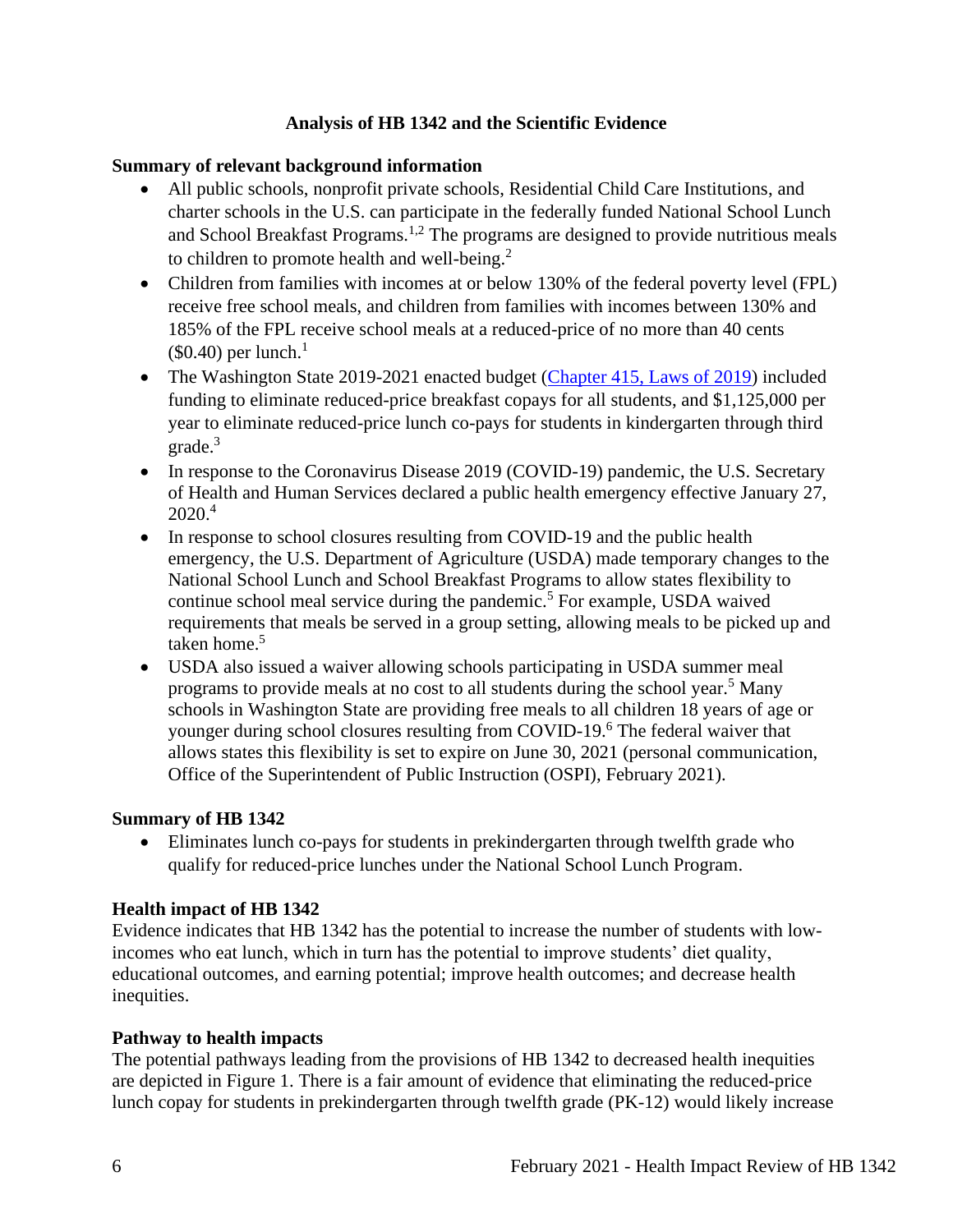the number of students with low-incomes who eat lunch as a part of the National School Lunch Program (NSLP).<sup>1,7-9</sup> There is strong evidence that increasing the number of students with lowincomes that eat lunch as part of the NSLP would likely improve nutrition and diet quality for these students,  $10-15$  which is very strongly associated with improved educational  $1,16-20$  and health outcomes.21-23 In addition, the literature indicates that increased educational opportunities and outcomes are very strongly linked to increased educational attainment,  $24-27$  which in turn is very strongly associated with both improved health<sup>28-40</sup> and increased income<sup>29,41</sup> (which is also very strongly linked to improved health).28-30,32,37,38,42-48

Since the bill specifically applies to students who are eligible for reduced-price lunch, it would likely have the greatest impact on students with low-incomes. Schools in Washington State with higher percentages of students with low-incomes also have higher percentages of students of color,<sup>49</sup> so this bill could help increase the number of students with low-incomes and students of color that eat lunch as part of the NSLP. Students with low-incomes and students of color are more likely to experience health inequities.<sup>21-23,50</sup> Therefore, increasing the number of students that eat lunch as part of the NSLP has the potential to decrease inequities.

### **Scope**

Due to time limitations we only researched the most direct connections between the provisions of the bill and decreased health inequities and did not explore the evidence for all possible pathways. For example, potential pathways that were not researched include:

- Evidence for how students eating school lunch impacts the food security and nutrition of their family members. For example, one study found that NSLP participation is associated with a 14% reduction in the risk of experiencing food insufficiency for the entire household, not just the participating student.<sup>51</sup>
- Evidence for how eliminating the reduced-price lunch copay impacts a family's financial stability, potentially indirectly impacting health outcomes. For example, in public testimony, individuals stated that reducing lunch copays could save families \$72.00 per year for one child or \$300 per year for multiple children. <sup>52</sup> This savings could be used to meet other essential needs (e.g., housing, healthcare, other bills).<sup>52</sup>

### **Magnitude of impact**

OSPI's 2020-2021 Washington State Report Card indicated that 43.3% (473,797) of all students in Washington State were eligible to receive free or reduced-price meals.<sup>53</sup> During the 2019-2020 school year,  $77,247$  PK-12 students were eligible for reduced-price meals,<sup>3</sup> and would be eligible to have lunch co-pays eliminated as a result of HB 1342. Calculating 180 lunches per student per school year at a cost of \$0.40 per lunch, OSPI estimated the total cost of eliminating lunch copays for PK-12 students would be \$5,561,784 per year.<sup>3</sup> Since the 2019-2021 state enacted budget includes \$1,125,000 per year to eliminate copays for students in kindergarten through third grade, OSPI estimated an additional cost of \$4,436,784 per year to eliminate lunch copays for students in prekindergarten and in fourth through twelfth grade.<sup>3</sup>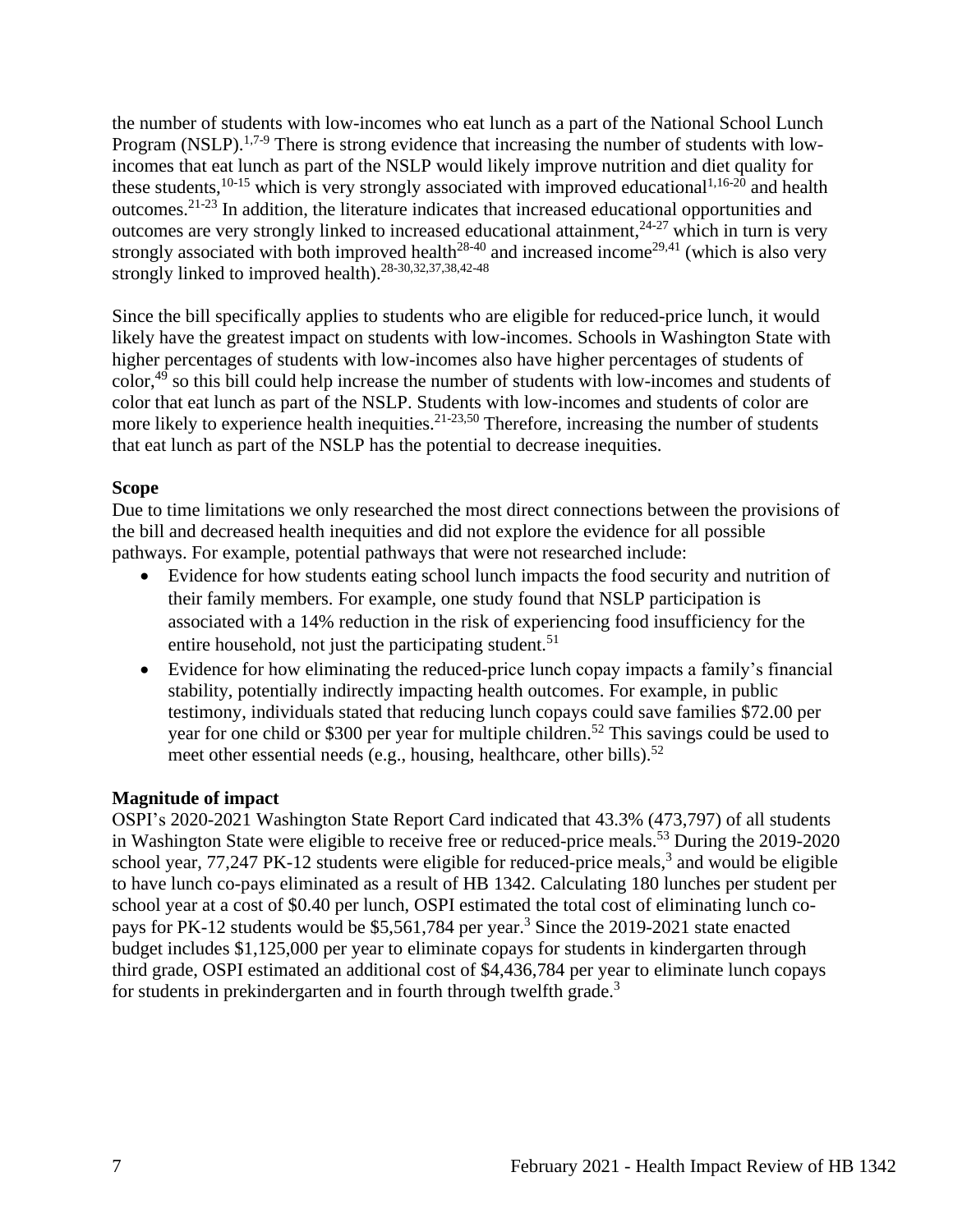#### **Logic Model**



<span id="page-7-0"></span>

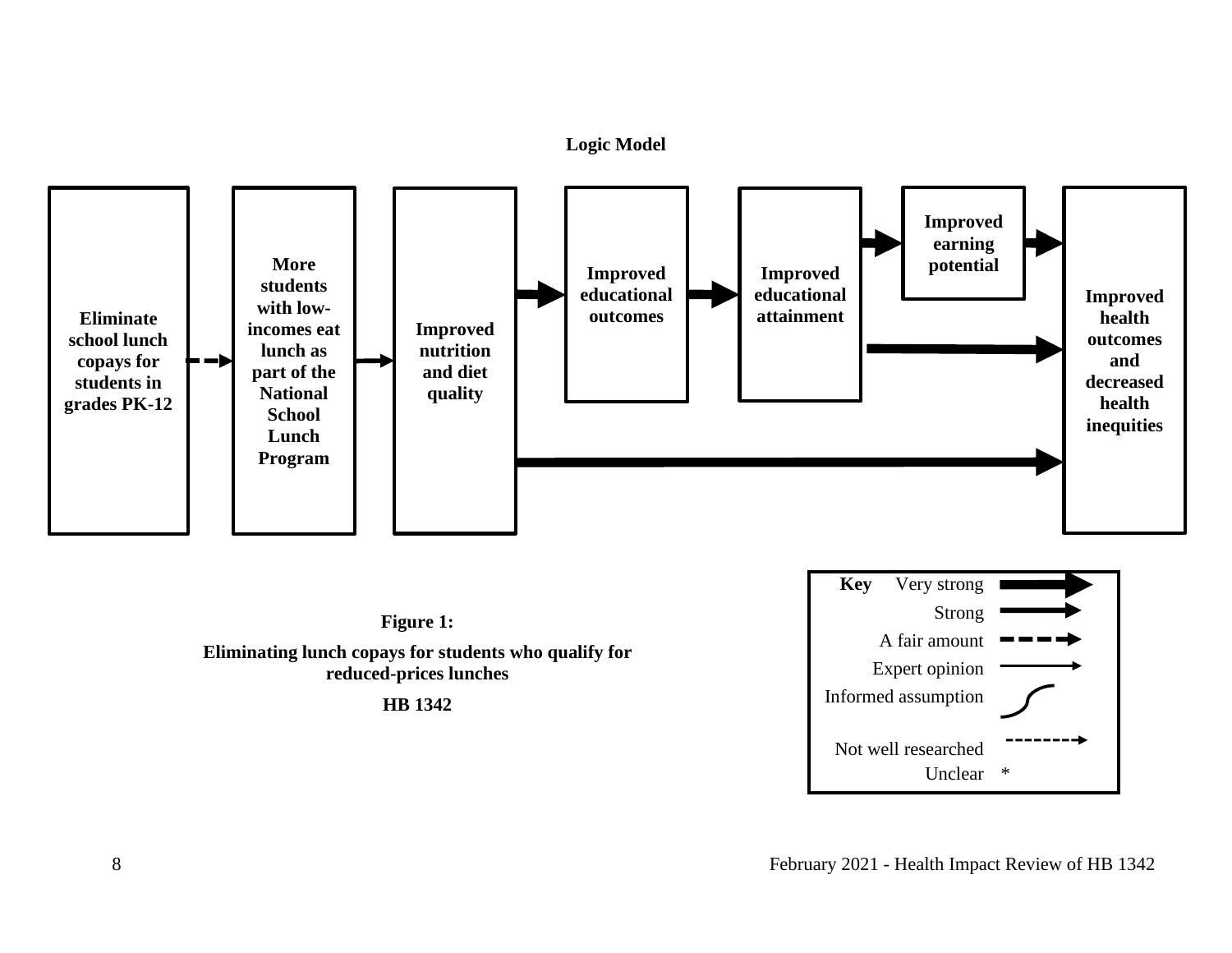#### **Summaries of Findings**

### <span id="page-8-0"></span>**Will eliminating school lunch co-pays for reduced-price lunches in grades PK-12 increase the number of students with low-incomes that eat lunch as part of the National School Lunch Program in Washington State?**

There is a fair amount of evidence that eliminating school lunch copays for reduced-price lunch in grades PK-12 would likely increase the number of students with low-incomes who eat lunch as part of the NSLP. While the success of alternative models such as universal free school meals and eliminating reduced-price breakfast have been studied, very little literature exists that examines the association between eliminating reduced-price lunch copays and student participation. The Government Accountability Office issued a report that identified 5 states and 35 school districts across 19 states that eliminated the reduced-price copay for school meals in the 2008-2009 school year.<sup>7</sup> Of these, the authors found that 20 of the 23 school districts that specifically eliminated reduced-price copays for lunch reported increased participation in the school lunch program.<sup>7</sup> Further, the average change in participation for lunch among reducedprice-eligible students in these districts was an 11 percentage point increase, which was greater than the national change in this rate over the same year.<sup>7</sup>

Although less generalizable to this particular bill, additional research has demonstrated that schools that have implemented universal free school meals have seen striking increases in participation in the school meal programs compared to other non-participating schools.<sup>1,9</sup> For example, participation in school lunch programs was 47% higher in implementing schools than non-implementing schools across Illinois, Kentucky, and Michigan.<sup>1</sup> Further, schools that have eliminated the reduced-price breakfast copay and implemented universal free breakfast for all students have also seen increased participation in school breakfast.<sup>8</sup> These studies provide a basis for understanding the potential success of an alternative model for providing school meals to students. Because this bill specifically applies to students who are eligible for reduced-price lunch it would likely have the greatest impact among students with low-incomes. In addition, because schools in Washington State with high percentages of students with low-incomes also have higher percentages of students of color, $49$  this bill could help increase the number of students of color who participate in the school lunch program as well.

Therefore, overall, there is a fair amount of evidence that eliminating the reduced-price lunch copay would increase the number of students that eat lunch as part of the NSLP.

### **Will increasing the number of students with low-incomes that eat lunch as part of the National School Lunch Program in Washington State improve nutrition and diet quality for these students?**

There is strong evidence that increasing the number of students with low-incomes that participate in the NSLP and eat lunch in Washington State would likely improve nutrition and diet quality for these students. Research has demonstrated that children and adolescents who miss lunch have lower overall micronutrient intakes and lower intakes of fiber, calories, and sodium.<sup>14</sup> Moreover, all National School Lunch and School Breakfast Program meals must meet federal standards consistent with the Dietary Guidelines for Americans.<sup>15</sup> Data indicate that NSLP participants are more likely than nonparticipants to have adequate vitamin and mineral uptake;<sup>10</sup> more likely to consume vegetables, milk or flavored milk, and fruit or 100% fruit juice; and less likely to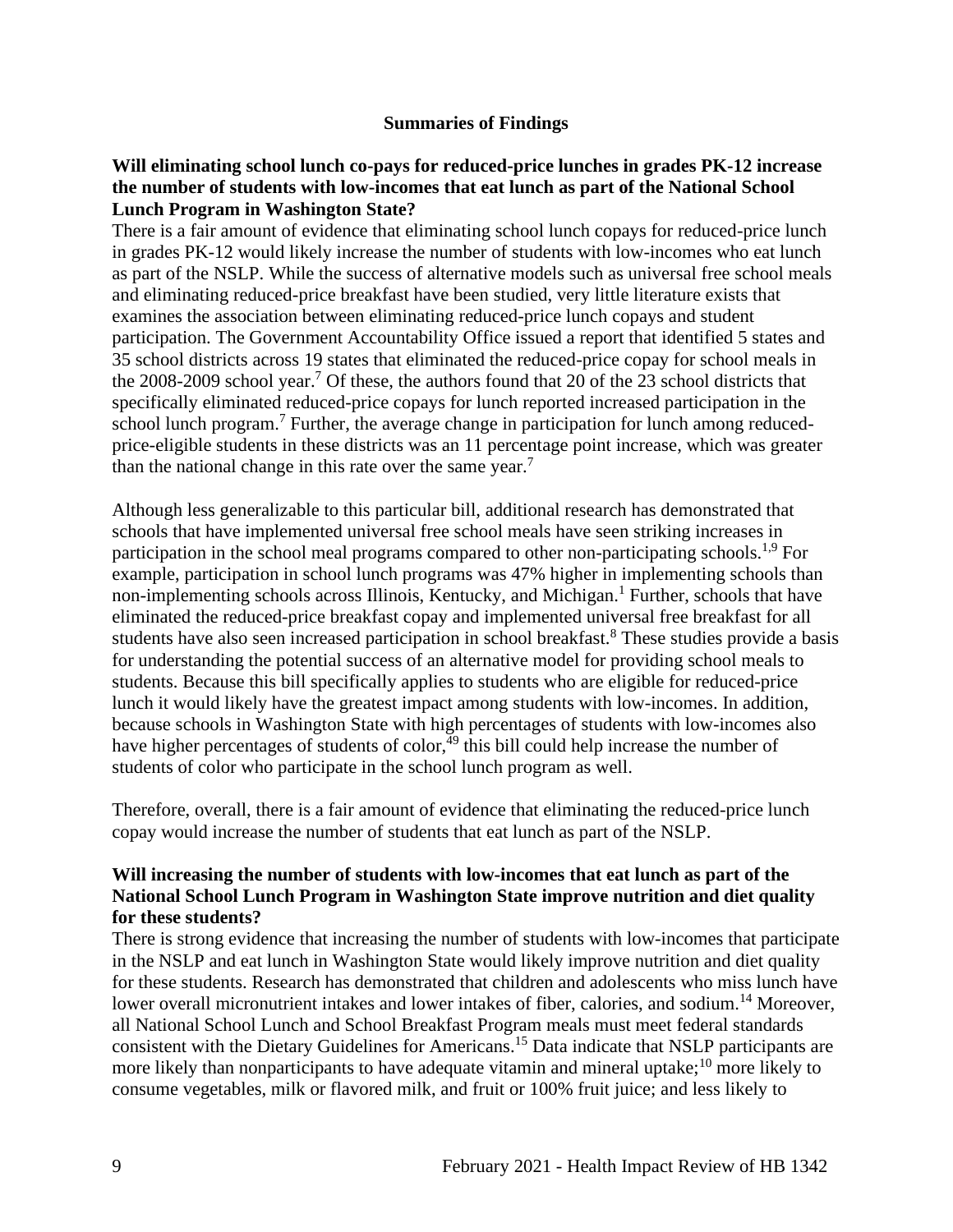consume salty snacks and sweets and desserts at lunch.<sup>11,12</sup> A 2017 evaluation of National Health and Nutrition Examination Survey data from 2007 to 2012 found that the National School Lunch and Breakfast Programs accounted for 47% of children's total daily energy intake, including 70% of milk, 58% of fruit, 52% of total grains, and 41% of vegetable intake.<sup>15</sup> Another study found that compared to lunches that were brought from home, lunches from the NSLP were lower in calories, fat, saturated fat, sugar, vitamin C, and iron but were higher in protein, sodium, fiber, vitamin A, and calcium.<sup>12</sup> Based on these findings, the authors concluded that school lunches were more likely to meet nutrition standards than packed lunches. <sup>12</sup> Further, NSLP participants from families who were income-eligible to receive free or reduced-price meals had a higher Healthy Eating Index-2005 (HEI-2005) score than nonparticipants, which indicates a higher quality diet.<sup>11,13</sup> Overall, increasing the number of students with low-incomes that eat lunch as part of the NSLP will likely improve nutrition and diet quality for these students.

#### **Will improving nutrition and diet quality for students improve health outcomes and decrease health inequities?**

There is very strong evidence that improving nutrition and diet quality for students would likely improve health outcomes and decrease health inequities among students with low-incomes and students of color. There is a consensus in the scientific literature that poor nutrition and diet quality contribute to poor health outcomes such as obesity, cardiovascular disease, and diabetes both in adults and children and these outcomes vary by race/ethnicity and income.<sup>22,50</sup> Data show that in 2012, close to 10% of Washington students in grades 8, 10, and 12 were obese and another 13-14% were overweight.<sup>21</sup> Among 10th grade students, American Indian/Alaska Natives, Blacks, Hispanics, and Pacific Islanders were more likely than their white counterparts to be overweight or obese.<sup>21</sup> There also appears to be a disproportionately higher incidence of type 2 diabetes among children of color nationally with the highest incidence found among Navajo Indian females (38.42 cases per 100,000 people compared to 3.7 cases per 100,000 white females).<sup>23</sup> Further, data indicate that children from lower income households have more than two times the odds of being obese than children from higher income households and the rates of severe obesity are 1.7 times higher among children with low incomes.<sup>50</sup> One review article examined extensive literature that demonstrates an association between childhood obesity and outcomes such as hypertension, high blood lipids, chronic inflammation, increased blood clotting tendency, endothelial dysfunction, hyperinsulinemia, sleep apnea, asthma, and type 2 diabetes.<sup>22</sup> Further, type 2 diabetes presents additional risks such as heart disease, stroke, kidney failure, and blindness. $^{22}$  In addition to the physical health risks from childhood obesity, many studies have indicated substantial psychosocial consequences such as negative self-image and stereotyping.<sup>22</sup> Because the same students who are eligible for reduced-price lunch also experience health inequities, improved health outcomes for these students has the potential to decrease health inequities for students with low-incomes and students of color.

#### **Will improving nutrition and diet quality for students improve educational outcomes?**

There is very strong evidence that improving nutrition and diet quality for students would likely improve educational outcomes. One review article found that the relationship between nutrition and cognition has been well researched and a consensus exists among the scientific community that normal brain function is impacted by dietary building blocks such as amino acids, iron, zinc, protein, carbohydrates, and various vitamins and minerals derived from food.<sup>19</sup> Further, data indicate that students with poorer diet quality are more likely to perform worse on assessments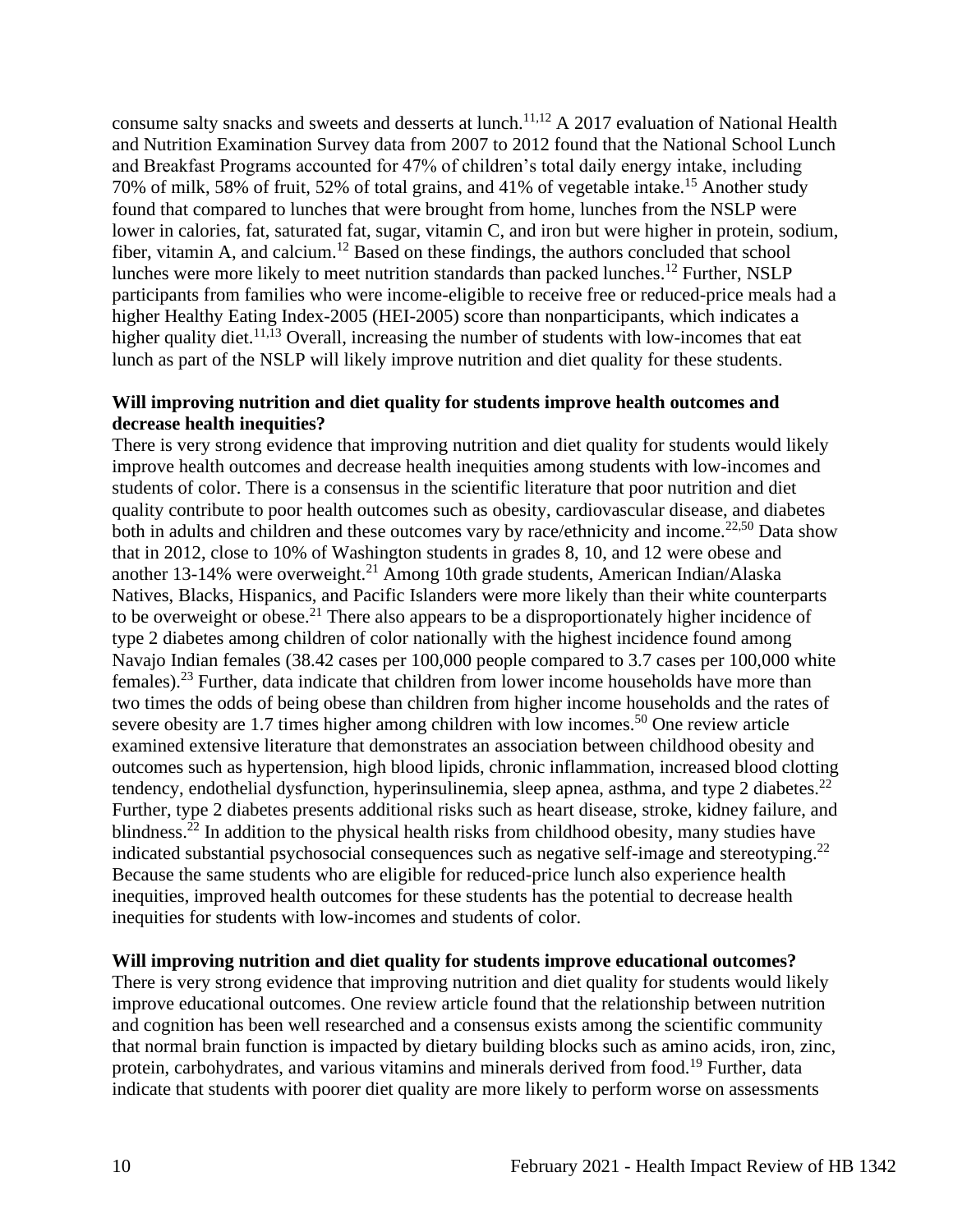and that students who reported higher academic performance were more likely to consume milk, vegetables, fruit, and lower intakes of fat on a daily basis.17,18

By increasing the number of students who participate in the school lunch program, it can be expected that students are also less likely to go hungry during the school day. Given this hypothesis, a number of studies have examined the impacts of food insecurity, inadequate intakes of nutrients and energy, and hunger on school performance and have demonstrated outcomes such as lower mean grade point average, lower scores on academic achievement tests, behavior problems, worse school attendance, increased likelihood of repeating a grade, and more disciplinary action.<sup>1,16,19,20</sup> Many of these associations persisted after controlling for factors such as race/ethnicity, poverty index, age, and gender.<sup>16</sup> Therefore, increasing the number of students who participate in the NSLP and have access to nutritious meals at school would likely improve students' educational outcomes.

### **Will improving educational outcomes improve educational attainment?**

There is very strong evidence that improved educational outcomes such as those linked to eating a nutritious lunch (e.g. higher grades and increased readiness to learn) are associated with higher educational attainment. $24\overline{27}$  For example, one study found that low grades during primary school were predictive of not having completed a secondary education by age 20 or  $21.^{27}$  These links are well documented and because this connection is widely accepted, less time was dedicated to researching this relationship. In addition, several measures of educational outcomes are innately indicative of education attainment (e.g. specific grades are required as a prerequisite for high school graduation—one measure of educational attainment) further supporting the strength-ofevidence for this relationship.

### **Will improving educational attainment improve health and decrease health inequities?**

There is very strong evidence that higher educational attainment is associated with better health outcomes. Data collected nationally and in Washington State indicate a correlation between higher educational attainment and positive health outcomes such as decreased rates of diabetes, oral health problems, tobacco use, inactivity, obesity, depression, and coronary heart disease. The correlation between health and education is observed even after controlling for income, which can also serve as a mediating factor.<sup>28-40</sup> Therefore, improving educational attainment for students with low-incomes would likely improve health and decrease health inequities experienced by these students.

### **Will improving educational attainment improve earning potential?**

There is very strong evidence for the connections between increasing educational attainment and increasing income as well as decreasing rates of unemployment. These links are well documented globally, and data indicate that these trends do exist in Washington State as well.<sup>29,41</sup> Because this connection is widely accepted, less time was dedicated to researching this relationship.

### **Will improving earning potential improve health outcomes and decrease health inequities?**

There is very strong evidence that improving earning potential will improve health outcomes and decrease health disparities. There is a large body of robust evidence that supports the association between income, or socioeconomic status, and health.28-30,32,37,38,42-48 Significant correlations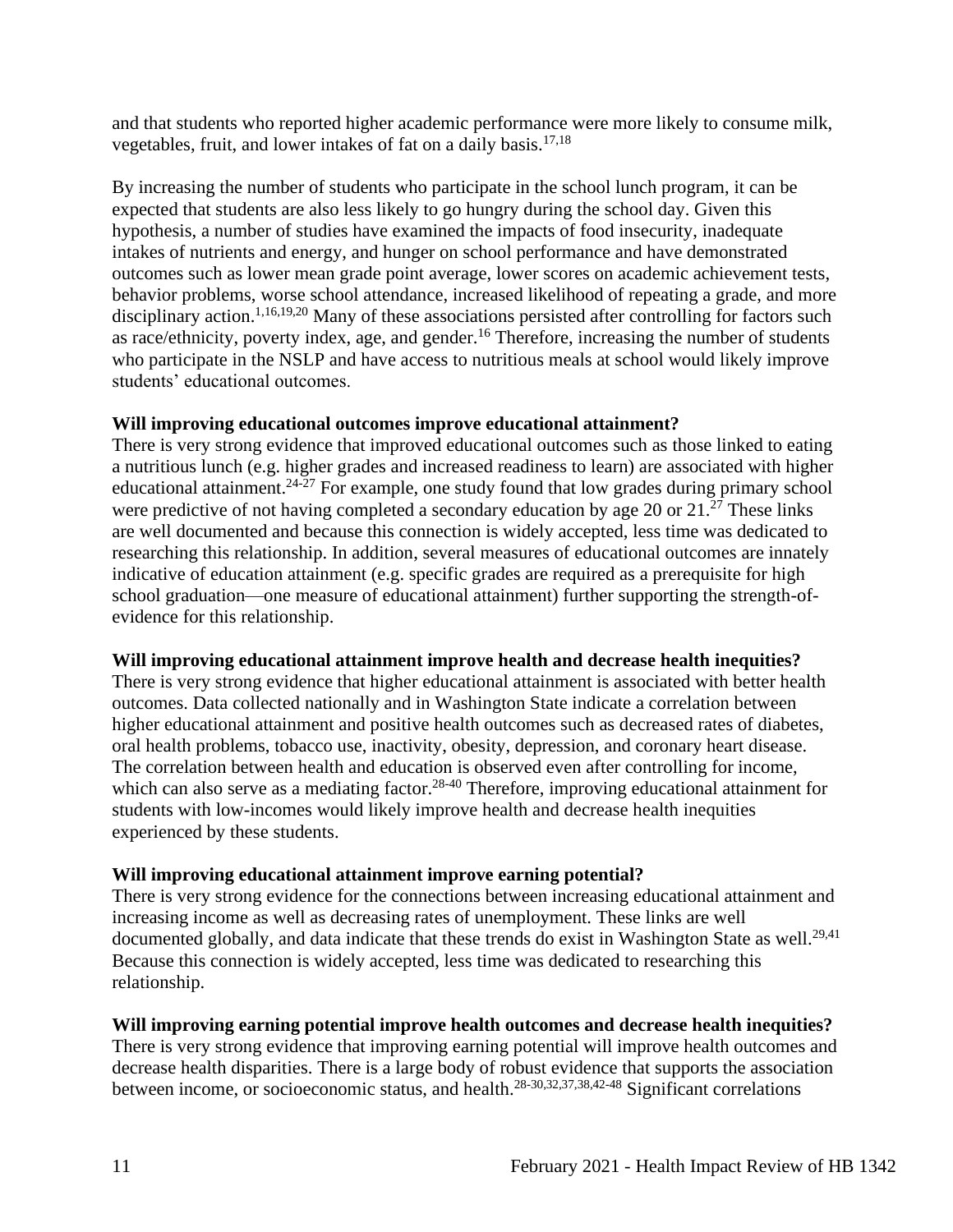exist between lower income and a number of health indicators including worse overall selfreported health, depression, stress, asthma, arthritis, stroke, oral health, tobacco use, women's health indicators, health screening rates, physical activity, and diabetes.<sup>29,30,42,45,47</sup> Further, 2015 data indicate that age-adjusted death rates were higher in Washington census tracks with higher poverty rates.<sup>37</sup> Household income was also the strongest predictor of self-reported health status in Washington in 2016, even after accounting for age, education, and race/ethnicity.<sup>38</sup> Among children, evidence indicates that low socioeconomic status in the first five years of life has negative health outcomes in later childhood and adolescence, including activity-limiting illness, parent-reported poor health status, acute and recurrent infections, increasing body mass index (BMI), dental caries, and higher rates of hospitalization.<sup>46</sup> Finally, financial stress in itself is also associated with adverse outcomes for families such as problem behavior in adolescents, interparental conflict, and parental depression.<sup>44</sup> Therefore, improving earning potential for students with low-incomes would likely decrease health inequities.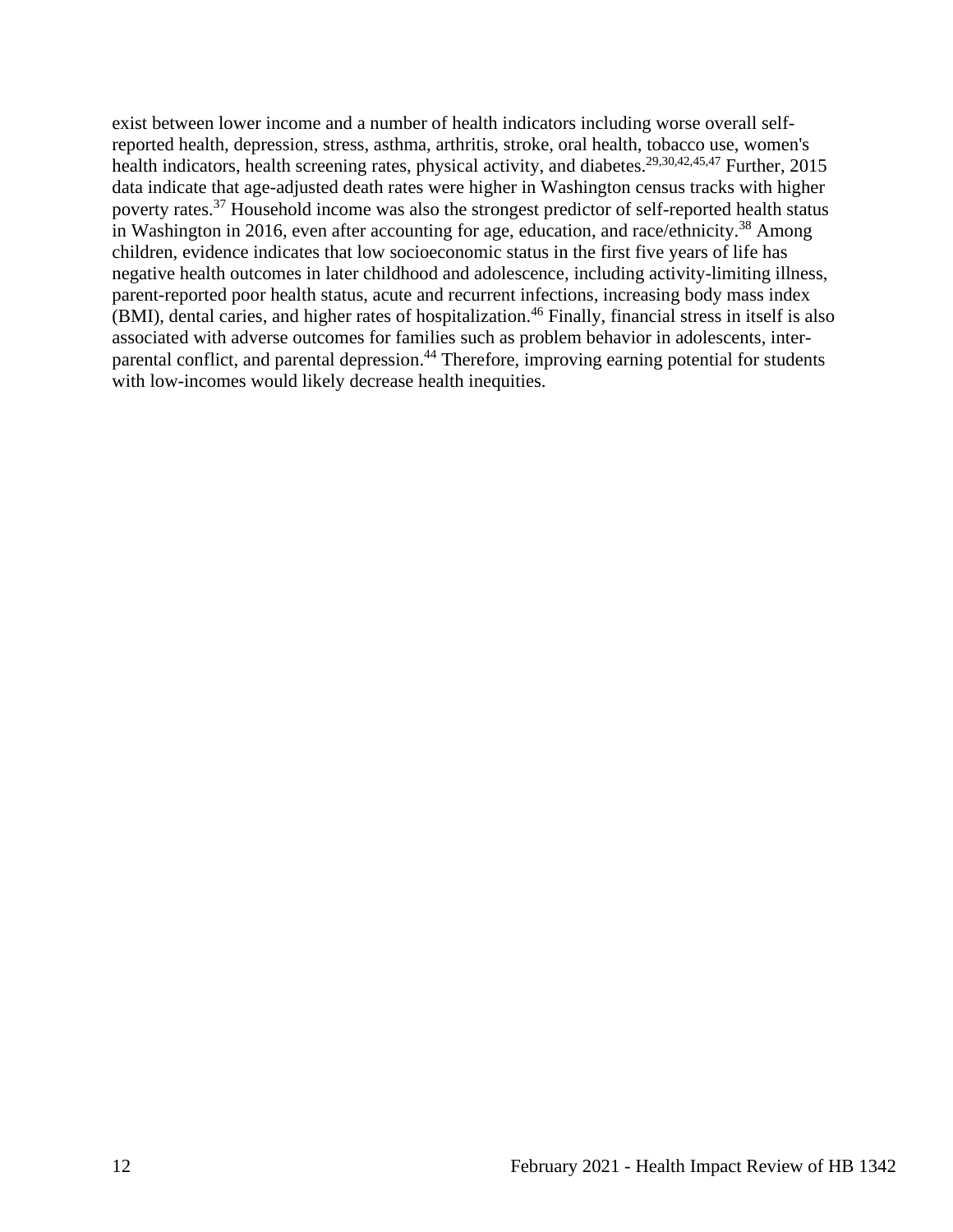### **Annotated References**

<span id="page-12-0"></span>1. **Levin Madeleine, Hewins Jessie. Universal Free School Meals: Ensuring that All Children Are Able to Learn. Sargent Shriver National Center on Poverty Law 2014.** Levin et al. present an overview of the school meal participation, the importance of nutrition on academic achievement, and success stories from districts and states across the country that have implemented alternative meal delivery programs. The authors discuss research that indicates that nourished children are not only better test-takers and participants in school but they are also more likely to arrive on time, behave, have better attendance and be alert in class. Further, hungry children and teens are more likely to have lower math scores, repeat a grade, be suspended from school, and have altercations with their peers. School meal participants are more likely to consume fruit, vegetables, and milk and when meals are offered at no charge to students, a growing body of evidence indicates that school meal participation increases. The report continues on to discuss the various ways that schools have been able to implement universal free meals to their students, including through the community eligibility provision, and the success these schools have seen in increased participation. The authors conclude that school meal programs often help families stretch their limited resources further to ensure that their children can succeed in school and further efforts are needed to expand the uptake of free meal models and the use of community eligibility.

2. **National School Lunch Program. 2021; Available at: [https://www.k12.wa.us/policy](https://www.k12.wa.us/policy-funding/child-nutrition/school-meals/national-school-lunch-program)[funding/child-nutrition/school-meals/national-school-lunch-program.](https://www.k12.wa.us/policy-funding/child-nutrition/school-meals/national-school-lunch-program) Accessed 2/11/2021.** This Office of the Superintendent of Public Instruction webpage provides information about the National School Lunch Program.

## 3. **Management Washington State Office of Financial. Multiple Agency Fiscal Note Summary: HB 1342 (Reduced-price lunch copays). 2021.**

This fiscal note was submitted by the Office of the Superintendent of Public Instruction for HB 1342, Eliminating lunch copays for students who qualify for

reduced-price lunches. The 2019-2021 Washington State enacted budget appropriated \$1,125,000 per year to eliminate co-pays for students in kindergarten through third grade. There were 77,247 prekindergarten through twelfth grade students (PK-12) eligible for reduced-price meals during the 2019-2020 school year. Calculating 180 lunches per student per school year at a cost of \$0.40 per lunch, OSPI estimated the total cost of eliminating lunch co-pays for PK-12 students would be \$5,561,784 per year. This estimate includes \$1,125,000 already allocated in the state buget to elminate copays in K-3, and an additional cost of \$4,436,784 per year to eliminate lunch copays for students in prekindergarten and fourth through twelfth grade.

# 4. **Public Health Emergency. 2020; Available at:**

**[https://www.phe.gov/emergency/news/healthactions/phe/Pages/2019-nCoV.aspx.](https://www.phe.gov/emergency/news/healthactions/phe/Pages/2019-nCoV.aspx) Accessed.** In response to the COVID-19 pandemic, the U.S. Secretary of Health and Human Services declared a public health emergency effective January 27, 2020.

## 5. **Find meals for kids when schools are closed. 2021; Available at: [https://www.fns.usda.gov/meals4kids.](https://www.fns.usda.gov/meals4kids) Accessed 2/9/2021.**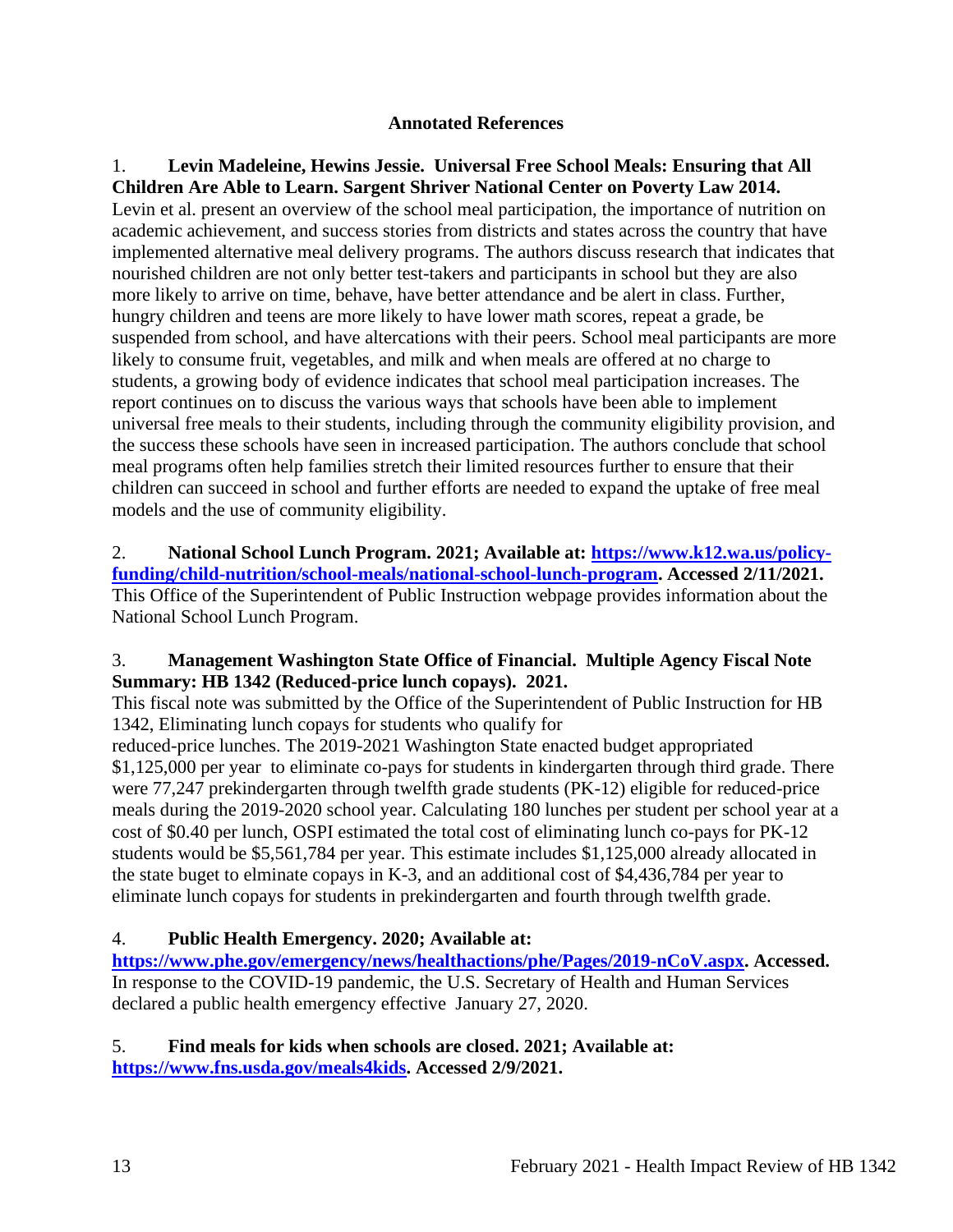The U.S. Department of Agriculture provides an overview of changes to the school meals program as a result of the COVID-19 pandemic. This webpage includes background information, as well as links to state-specific waivers and information.

### 6. **Washington State Coronavirus Response (COVID-19): Food Assistance. 2021; Available at: [https://coronavirus.wa.gov/information-for/you-and-your-family/food](https://coronavirus.wa.gov/information-for/you-and-your-family/food-assistance)[assistance.](https://coronavirus.wa.gov/information-for/you-and-your-family/food-assistance) Accessed 2/11/2021.**

The Washington State Joint Information Center maintains a website with up-to-date information about the state's response to the COVID-19 pandemic. This webpage provides information about food assistance programs available during the pandemic, including information about school meal programs.

### 7. **Office United States Government Accountability. School Meal Programs: Experiences of the States and Districts That Eliminated Reduced-price Fees. United States Government Accountability Office; 2009.**

In this report, the Government Accountability Office (GAO) presents information on three questions: "(1) What is known about the state and local jurisdictions that have eliminated the reduced-price fee for the school lunch or breakfast programs? (2) What have been the experiences of state and local jurisdictions that have eliminated reduced-price fees with respect to factors such as participation, errors, and costs? (3) What factors may help or hinder the establishment or continuation of programs that eliminate reduced-price fees?" In order to understand the answers to these questions, the authors identified 5 states and 35 school districts across 19 states that have eliminated the reduced-price fee for school meals in the 2008-2009 school year. Although the report also presents data related to the impacts of such programs on breakfast participation, the most relevant finding to this review is that 20 of the 23 school districts that eliminated reduced-price fees reported increased participation in school lunch. Further, the average change in participation for lunch among reduced-price-eligible students was an 11 percentage point increase. The authors note that this increase was greater than the national change in this rate over the same year.

### 8. **Bernstein LS, McLaughlin JE, Crepinsek MK, et al. Evaluation of the school breakfast program pilot project: Final report. Special nutrition programs. Report number cn-04-sbp. Nutrition assistance program report series. Alexandria, VA USDA, Food and Nutrition Service; 2004.**

In 1998 Congress authorized a three year (2000-2003) School Breakfast Program Pilot Project to evaluate the effects of providing universal free school breakfast in six districts across the United States. Control schools continued to offer the regular School Breakfast Program. Bernstein et al. found that schools offering universal free school breakfast saw an increase in participation in the School Breakfast Program in the first year of the pilot. However, schools that also offered breakfast in the classroom saw significantly larger increases in participation (from 27% in the base year to 66% the following year) compared to schools that did not offer breakfast in the classroom (from 17% in the base year to 28% the following year). The rate of participation in the control schools stayed relatively constant increasing from 20% to 21%.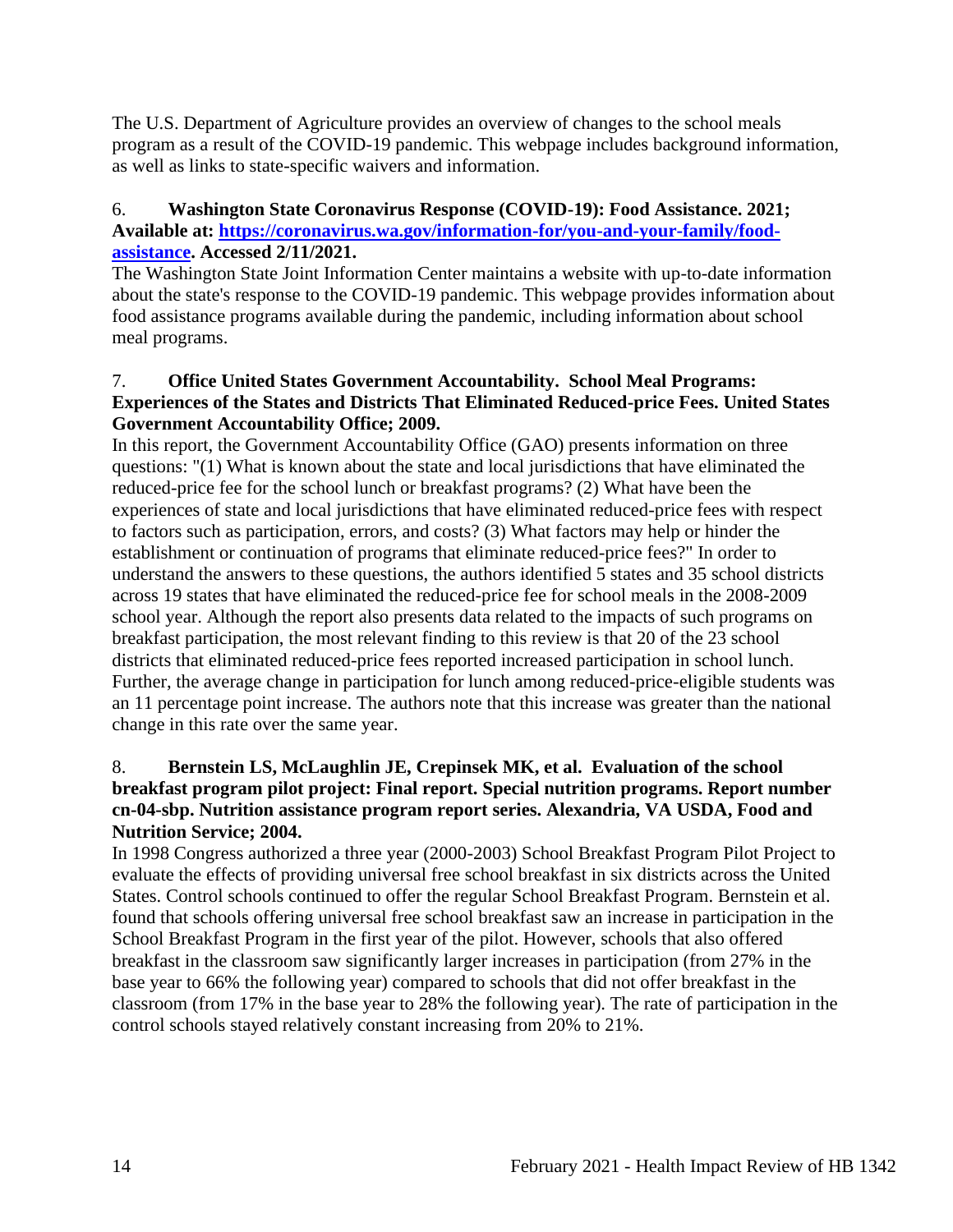### 9. **Levin Madeleine, Neuberger Zoe. Community Eligibility: Making High-Poverty Schools Hunger Free Food Research and Action Center and the Center on Budget and Policy Priorities; 2013.**

In this report, the authors analyze participation in the seven states that have implemented community eligibility program in the 2011-2012 and 2012-2013 school years. Community eligibility is a provision of The Health, Hunger Free Kids Act that allows the highest poverty schools and school districts in the country to serve breakfast and lunch at no cost to all students. Participating schools and districts are reimbursed using a formula based on the percentage of students participating in other programs such as the Supplemental Nutrition Assistance Program (SNAP) and Temporary Assistance for Needy Families (TANF). The authors begin by discussing the benefits for this program to both students and schools, which include benefits such as increased access to healthy meals, less paperwork for families and schools, more costeffective, and the use of innovative breakfast models. In the 2012-2013 school year, approximately 2,273 schools offered the community eligibility model in seven states including District of Columbia, Illinois, Kentucky, Michigan, New York, Ohio, and West Virginia. The most relevant finding reported in this article is that schools that have adopted community eligibility have seen striking increases in participation in the school meal programs compared to other non-participating schools and their own schools prior to implementation. For example, participation in lunch was 47% higher in community eligibility schools than non-participating schools across Illinois, Kentucky, and Michigan. Further, in these same schools that have been participating for two years, the average daily lunch participation rose 13%. The report concludes by stating that these states can serve as guides for other states and school districts that aim to utilize community eligibility to help their students succeed by providing the healthy meals that they need.

## 10. **Clark M. A., Fox M. K. Nutritional quality of the diets of US public school children and the role of the school meal programs.** *Journal of the American Dietetic Association.*  **2009;109(2 Suppl):S44-56.**

Clark et al. aimed to assess the nutritional quality of diets of children enrolled in public school in the United States and to understand the association between participation in the National School Lunch Program (NSLP) and the nutritional quality of their diets. The authors analyzed data from 2,314 children in grades 1 through 12 who participated in the nationally representative School Nutrition Dietary Assessment Study (SNDA-III) from the 2004-2005 school year. Children's dietary intakes were measured using an in-person 24-hour dietary recall, which were then coded for their nutrient values. The results indicate that most school-age children in public schools in the U.S. have adequate intakes of most vitamins and minerals, although some have excessive intakes of saturated fat and sodium. Additionally, this study found that participation in the school meal program was associated with an increased likelihood of adequate vitamin and mineral uptake, but also higher sodium intake. The authors conclude that it is important to continue to improve children's food consumption patterns both at school and away through strategies such as reducing snack foods and nutrition education programs.

### 11. **Condon Elizabeth, Drilea Susan, Lichtenstein Carolyn, et al. Diet Quality of American School Children by National School Lunch Program Participation Status: Data from the National Health and Nutrition Examination Survey, 2005-2010. United States Department of Agriculture; 2015.**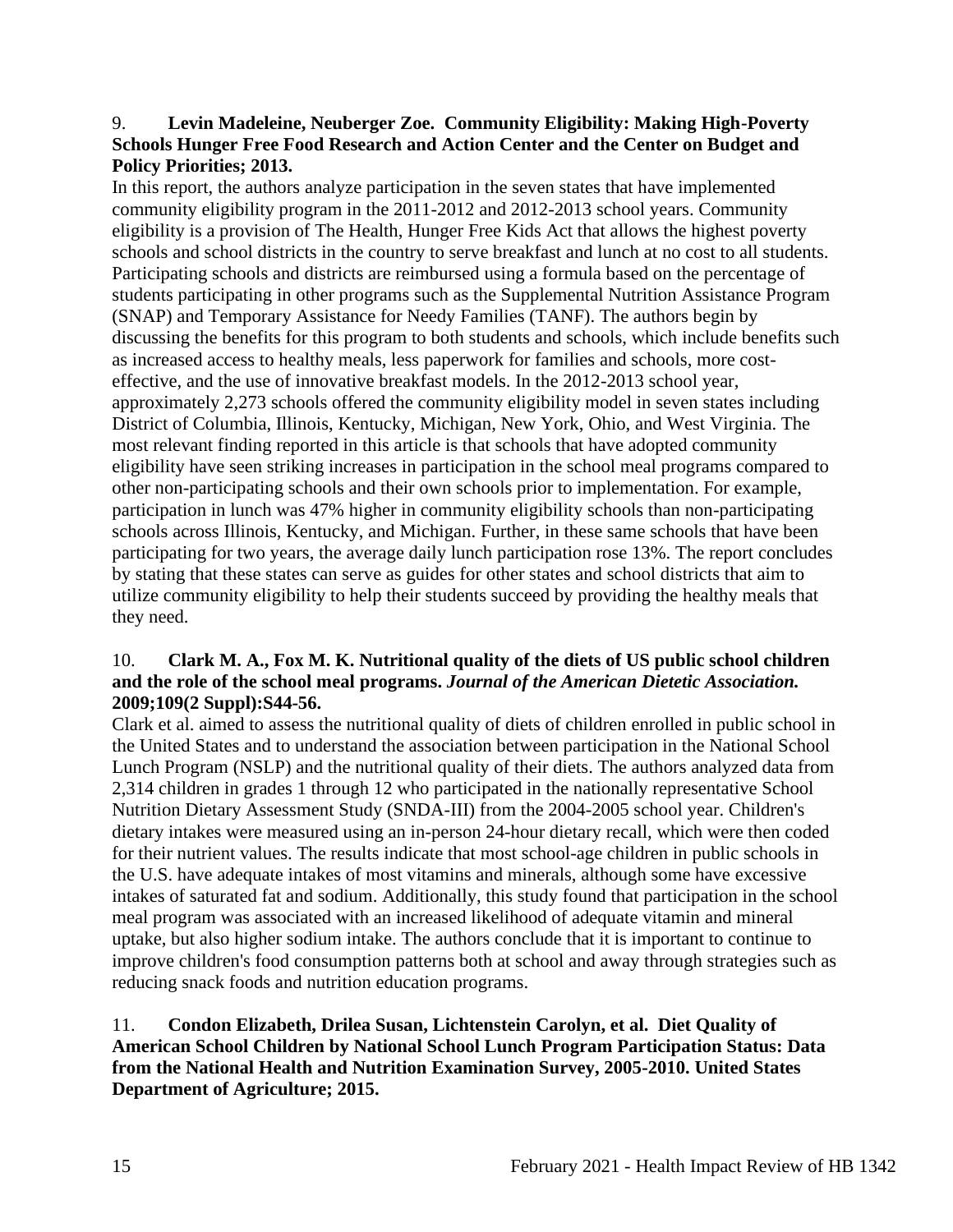Using data from "What We Eat in America" from 2005-2010, which is part of the National Health and Nutrition Examination Survey (NHANES), the authors aimed to identify differences between National School Lunch Program (NSLP) participants and nonparticipants. The data were assessed by age category (5-8 years, 9-13 years, and 14-18 years) for outcome measures such as usual nutrient intake, body mass index, and healthy eating index scores. The authors also analyzed differences between participants and nonparticipants in two income groups: "(1) children from families who were income-eligible to receive free or reduced-price meals (hereafter referred to as income-eligible children) and (2) children from higher-income families who were not eligible to receive free or reduced-price meals (but could participate in the NSLP by paying the full price for their meal)." The evidence indicates that NSLP participants in both income groups were more likely than nonparticipants to consume vegetables, fluid milk, flavored milk, and fruit or fruit juice, and less likely to consume salty snacks, and sweets and desserts at lunch. Further, income-eligible NSLP participants had a higher Healthy Eating Index-2005 (HEI-2005) score than nonparticipants. HEI-2005 is a measure of diet quality that reflects a person's conformance to the Dietary Guidelines recommendations. Other measures of nutrient intake, food consumption patterns, and overweight and obesity were similar among all school children. The authors conclude that children who participate in NSLP tend to make healthier choices at lunch than those who do not participate, particularly among income-eligible children, and that the NSLP is an important source of nutrition for school children.

### 12. **Farris A. R., Misyak S., Duffey K. J., et al. Nutritional comparison of packed and school lunches in pre-kindergarten and kindergarten children following the implementation of the 2012-2013 National School Lunch Program standards.** *Journal of nutrition education and behavior.* **2014;46(6):621-626.**

Farris et al. examined the nutritional quality of packed lunches versus school lunches for prekindergarten and kindergarten children in 3 schools in rural Virginia. In total, the authors analyzed the macro and micronutrient quality of 1,314 lunches of which 42.8% were packed lunches. The results indicate that school lunches were lower in calories, fat, saturated fat, sugar, vitamin C, and iron but were higher in protein, sodium, fiber, vitamin A, and calcium. Further, school lunches were more likely to contain fruit, vegetables, milk, and juice with no added sugars. The authors conclude that school lunches were more likely to meet nutrition standards than packed lunches and they suggest that schools consider policy changes to encourage healthier options for packed lunches.

### 13. **Hanson K. L., Olson C. M. School meals participation and weekday dietary quality were associated after controlling for weekend eating among U.S. school children aged 6 to 17 years.** *Journal of Nutrition.* **2013;143(5):714-721.**

Using data from the National Health and Nutrition Examination Study (NHANES), Hanson et al. examined the relationships between school meals participation and weekday energy intake and dietary quality. NHANES data from 2003-2008 were analyzed for children aged 6-17 with dietary recall data for one weekday and one weekend day ( $n = 2376$ ). The outcomes of interest were estimated energy requirement (%EER) and differences in Healthy Eating Index-2005 (HEI) scores for breakfast, lunch, and for the entire day. The authors found that, "[o]verall, school meals participants and nonparticipants had equivalent %EERs and total HEI scores, but participants scored higher for milk and lower for saturated fat and sodium after adjustment for weekend eating. Family income moderated the relationship between school meals participation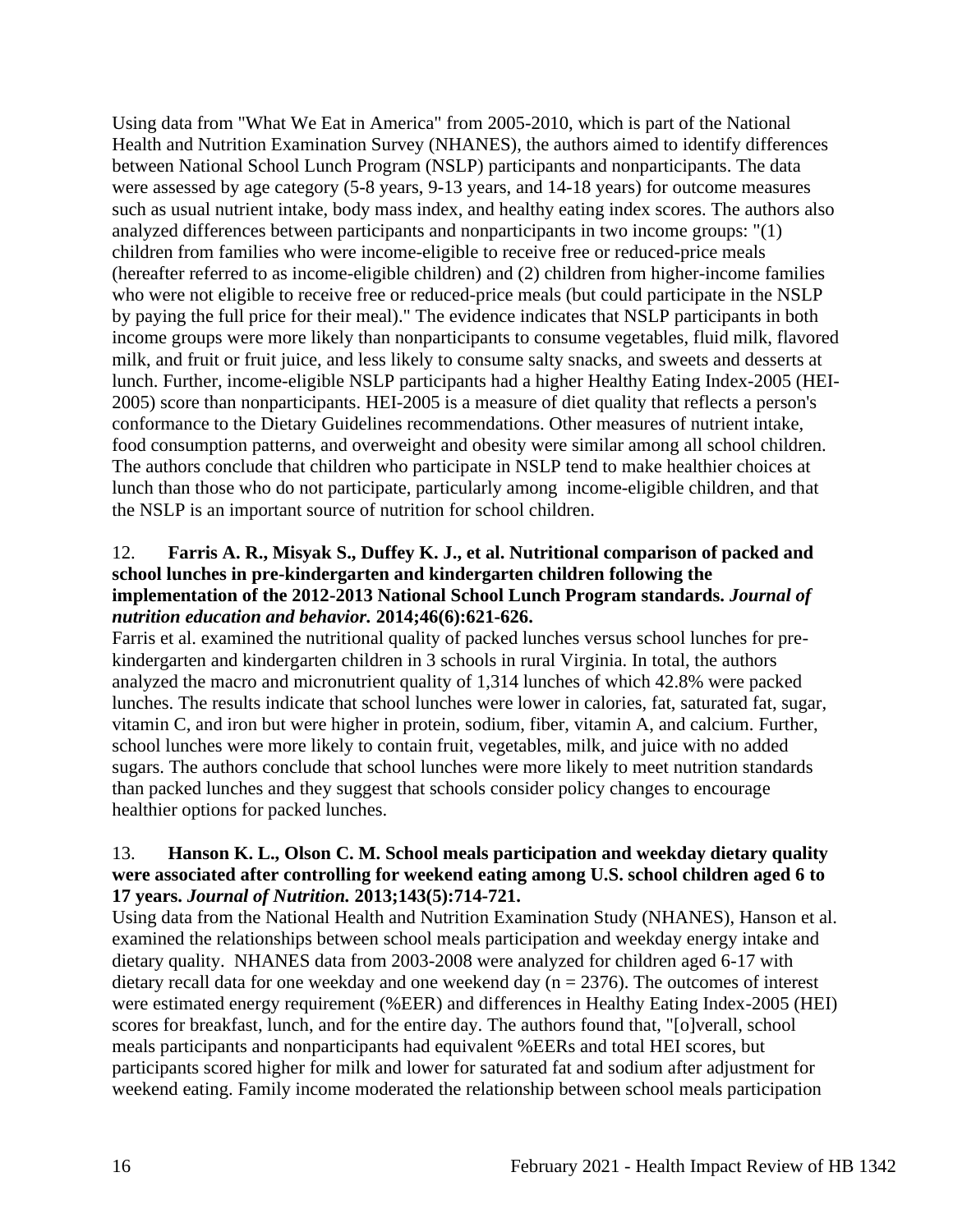and HEI. Low-income children who ate school breakfast and lunch had significantly higher total HEI, and total grain, and meat and beans component scores." The authors conclude that further research is needed to better understand ways to improve the diets of American children and that the new nutrition standards put forth by the Healthy Hunger-Free Kids Act of 2010 may be differentially affecting the dietary intakes of low-income participants.

# 14. **Mathias K. C., Jacquier E., Eldridge A. L. Missing lunch is associated with lower intakes of micronutrients from foods and beverages among children and adolescents in the United States.** *Journal of the Academy of Nutrition and Dietetics.* **2016;116(4):667-676 e666.** Mathias et al. utilize data from the National Health and Nutrition Examination Survey to

determine whether missing lunch is associated with lower daily intakes of micronutrients among US children and adolescents. Data from the 2009-2010 and 2011-2012 NHANES were combined for a total sample of 4,755 individuals aged 4 to 18 years. The authors note the importance of this research stems from the estimate that in the United States, lunch contributes more than 20% of the daily intakes of most micronutrients for children and adolescents consuming lunch. The data indicate that, "...missing lunch was associated with lower micronutrient intakes, with the lunch meal primarily responsible for the higher micronutrient intakes of lunch consumers compared with nonconsumers. Missing lunch was also associated with lower energy, fiber, and sodium intakes." While the focus of much research has historically been on the importance of breakfast, these findings identify potential concerns for children missing lunch and the opportunities that the National School Lunch Program has to fill in these nutritional gaps.

15. **Cullen K.W., Chen T.A. The contribution of the USDA school breakfast and lunch program meals to student daily dietary intake.** *Preventive Medicine Reports.* **2017;5:82-85.** Cullen and Chen quantified the nutritional contribution of the National School Lunch and School Breakfast Programs to the total dietary intake for participating students 5-18 years of age. They found that school breakfasts and lunches contributed 47% of the day's energy intake for children who consumed both meals. Nationally, the School Breakfast Program (SBP) and National School Lunch Program (NSLP) served 30.5 million and 13.6 million children respectively in 2014, the majority of whom received those meals free or at a reduced-price. That year, the total cost of the program was \$16.3 billion. Prior to this study, school meal nutritional contribution had only been studied once on a national scale, in the School Nutrition Dietary Assessment Study III in 2004- 2005. That study found that breakfast accounted for 22% and lunch 31% of student daily caloric intake, and together, 51% for students who ate both meals. Cullen and Chen used data from the National Health and Nutrition Examination Survey (NHANES) from 2007 to 2012. NHANES is a cross-sectional survey that uses a sample representative of the US civilian, noninstitutionalized population from ages 2 months and older. Data collection takes the form of an in-person household interview and a full medical examination in mobile examination centers. Specifically, the authors used the 24-hour dietary intake data, collected in person; family monthly poverty index category (for SES); and height and weight data, converted to BMI. The authors assessed data from 7,800 school children ages 5-18 years. USDA nutritional standards were used to calculate the dietary contribution by food groups and subgroups. Four hundred and forty-eight students (5.7% of the study sample) reported eating both SBP and NSLP meals on the day prior to the survey; 82% were classified as low income. The findings—that children received 47% of their daily energy intake from school meals—demonstrate varying contributions for each major food group. The contribution for vegetables was 40.6%, while the contribution for milk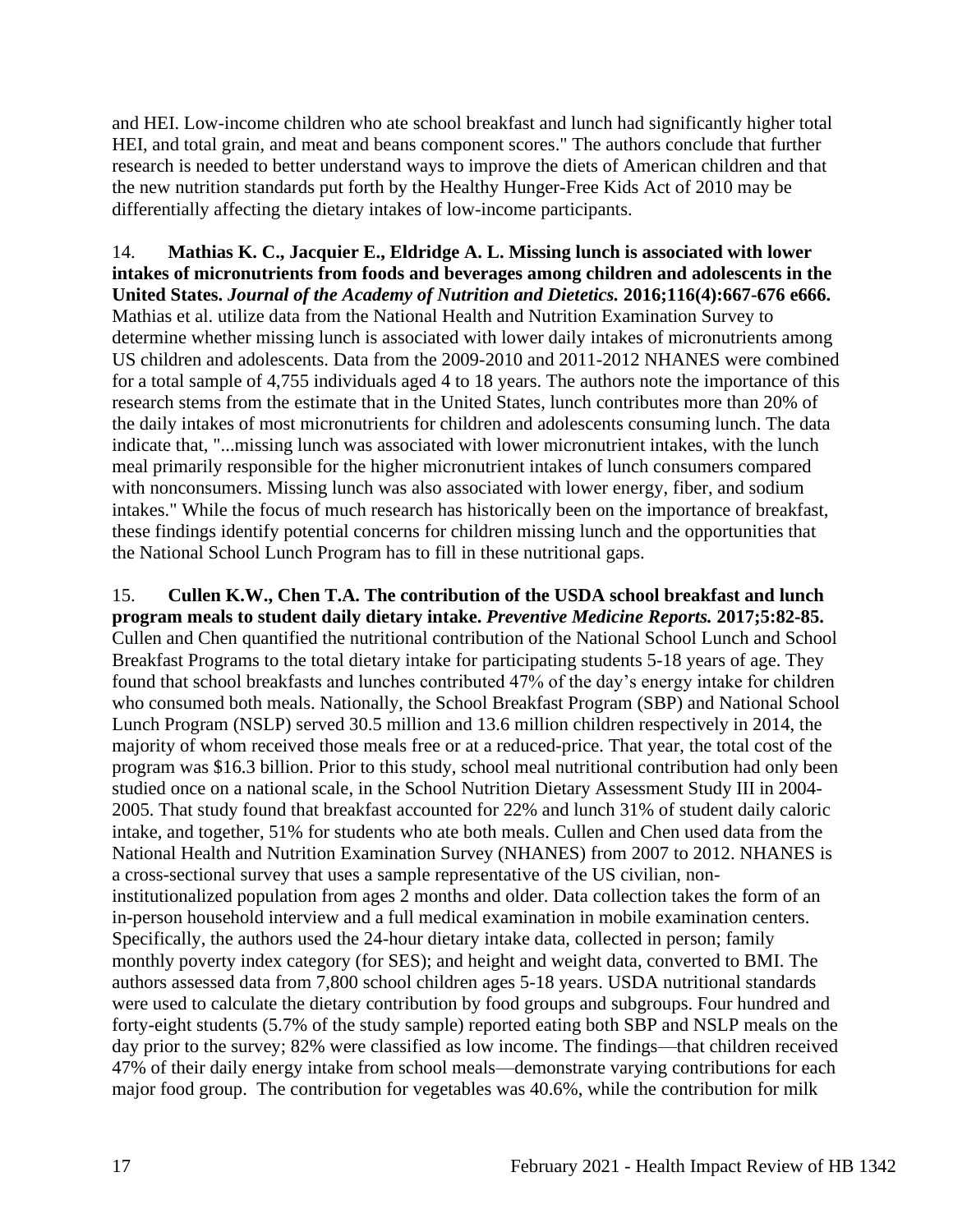was 77.1%. While the authors note that "school meals were a safety net for these students," the total found contribution is lower than the contribution planned for these meals, which could reach 58% of total dietary intake if children consumed the entire meal. This study was conducted prior to the 2012 changes to school meal standards, which increased the amount of fruits and vegetables required as well as the method of offering (students were given the option to select their serving of fruit or vegetables). While the standards were subsequently relaxed in 2017, it's unknown whether individual schools and districts have again changed the way meals are offered. It's possible that student intake of fruits and vegetables is substantially higher now than at the time of this study. Some limitations apply to the study methodology, most importantly the reliance on self-reported diet recall. The authors note that, while the 24-hour recall from inperson surveys has been used in other studies, there is some level of error associated in using recall data regarding dietary intake. Additionally, the authors note that the survey did not identify the source of the food, only the location it was consumed. The wording of the question ("Where did you get (this/most of the ingredients for this) \*\*Foodname\*\*?") might have been confusing for children, and there was no way to verify whether the food consumed was really from a SBP/NSLP meal. The NHANES data provides a representative sample of the US, which should be generalizable to WA state; however, the percentage of students reporting consuming both meals was small (5.7%) and males were overrepresented, which might reduce generalizability.

### 16. **Alaimo Katherine, Olson Christine M., Frongillo Edward A. Food insufficiency and American school-aged children's cognitive,**

### **academic, and psychosocial development.** *Pediatrics.* **2001;108(1):44-53.**

Alaimo et al. analyzed data from the Third National Health and Nutrition Examination Survey (NHANES III) to investigate the association between food insufficiency and cognitive, academic, and psychosocial outcomes. The study included US children and teens in the 6 to 11 year and 12 to 16 year age groups (n=5,344). Outcomes of interest included sociodemographic data, academic scores, psychosocial outcomes such as emotional, mental, and behavioral problems, health status, previous health, nutrition, social and environmental risk, and food insufficiency defined as "...an inadequate amount of food intake due to a lack of money or resources." The authors found that after controlling for factors such as race/ethnicity, poverty index, age, gender, and metropolitan region food-insufficient children had, "...significantly lower arithmetic scores and were more likely to have repeated a grade, have seen a psychologist, and have had difficulty getting along with other children. Food-insufficient teenagers were more likely to have seen a psychologist, have been suspended from school, and have had difficulty getting along with other children." Food insufficiency among children is often reflective of the underlying food insufficiency of an entire family and therefore the authors conclude that achieving the goal of increasing food security of American households will likely benefit children.

### 17. **Florence Michelle D., Asbridge Mark, Veugelers Paul J. Diet Quality and Academic Performance.** *Journal of School Health.* **2008;78(4):209-215.**

Florence et al. used data from the 2003 Children's Lifestyle and School-performance Study (CLASS) to examine the association between overall diet quality and academic performance. CLASS is a large study of health, nutrition, physical activity, school performance, and socioeconomic determinants among students in grade 5 in Nova Scotia, Canada (n=4,589). Diet quality was assessed using a validated food frequency questionnaire and academic performance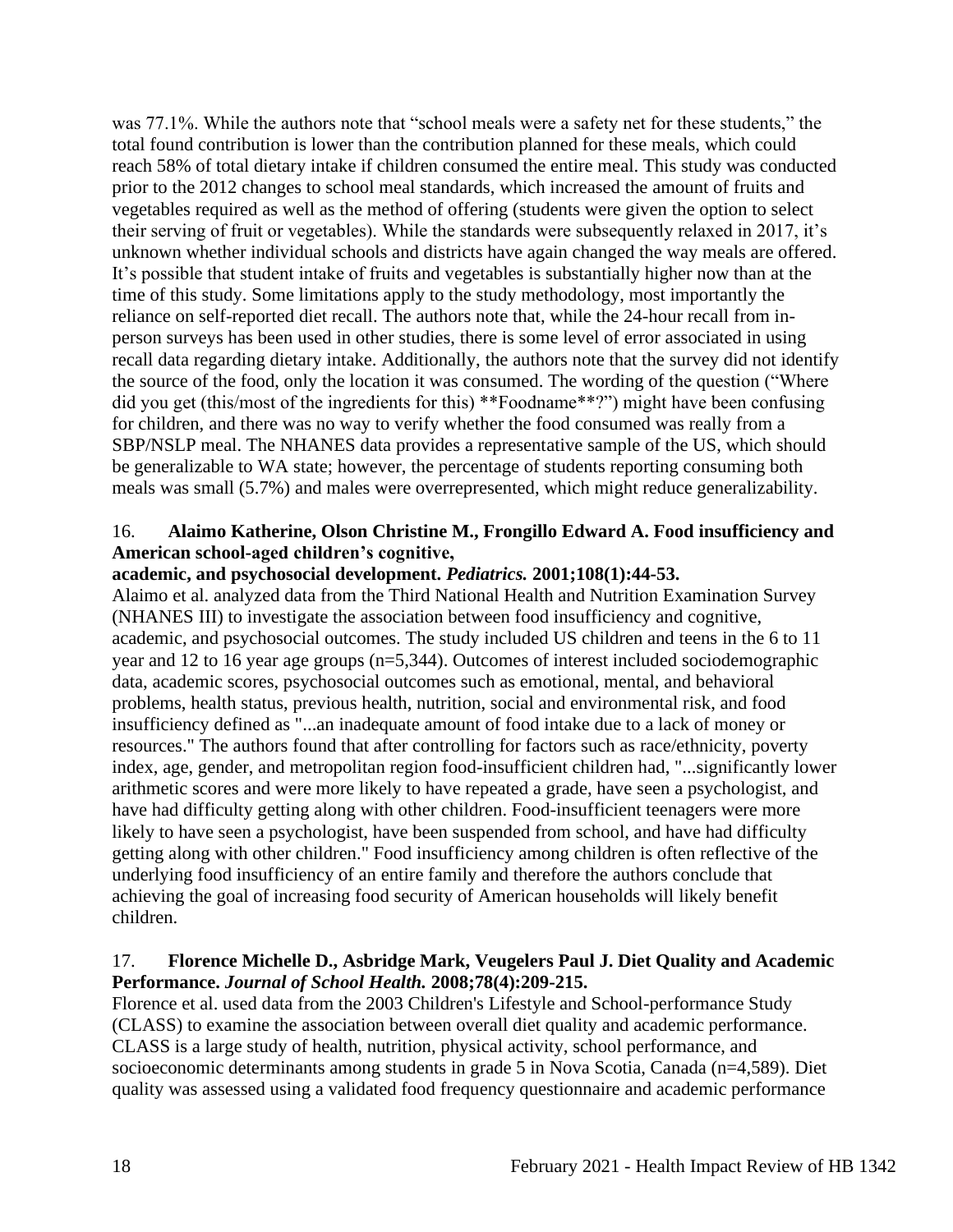was measured using the Elementary Literacy Assessment, which is a standardized test commonly used in Nova Scotia. The authors found an independent association between overall diet quality and academic performance in that students with poorer diet quality were significantly more likely to perform worse on the assessment. They also found that students who had an increased consumption of fruits and vegetables, and lower caloric intake of fat were significantly less likely to fail the assessment. Finally, the authors noted that children attending better schools and living in wealthy neighborhoods also performed better, thus demonstrating a socioeconomic component to academic performance.

### 18. **MacLellan Debbie, Taylor Jennifer, Wood Kyla. Food intake and academic performance among adolescents.** *Canadian Journal of Dietetic Practice and Research.*  **2008;69(3):141-144.**

MacLellan et al. analyzed data from the 2003 Youth Risk Behavior Survey in Prince Edward Island to examine the association between food use and grade, sex, and academic performance. 325 junior high school students (grades 7 through 9) were surveyed to collect demographic data, self-reported academic performance, and dietary data. The authors found that students who reported higher academic performance, measured as average grades above 90%, were more likely to consume milk, vegetables, and fruit daily compared to those with lower grades. They conclude that these findings support an association between dietary behaviors and academic performance but further research with a larger and more representative sample is needed in the future.

### 19. **Ross Amy. Nutrition and its Effects on Academic Performance: How Can Our Schools Improve? : Northern Michigan University; 2010.**

Ross presents a literature review about studies concerning nutrition and its relationship to brain function, cognition, learning, and social behaviors. The author discusses that the relationship between nutrition and cognition has been well researched and a consensus exists among the scientific community that normal brain function is impacted by dietary building blocks such as amino acids, iron, zinc, protein, carbohydrates, and various vitamins and minerals that we derive from our food. A number of studies have examined the association between academic performance, cognitive functioning, and different aspects of health and nutrition. For example, one study that Ross noted examined body mass index (BMI) among children ages 8 to 16 and found that as BMI increased, test scores decreased and the odds of poor performance in visuospatial organization and general mental ability were higher among overweight and at-risk children compared to normal weight children. A large number of studies demonstrate similar associations including the relationship between food insecurity, inadequate intakes of nutrients and energy, and outcomes such as lower mean grade point average, lower scores on academic achievement tests, behavior problems, worse school attendance, and more disciplinary action. Ross concludes that when children are not receiving proper nutrition they are unable to reach their full potential and it is therefore extremely important for schools to continue to strive to serve nutritious meals to their students and to teach children the importance of nutrition.

### 20. **Taras Howard. Nutrition and Student Performance at School.** *Journal of School Health.* **2005;75(6).**

Taras presents a literature review of studies published after 1980 that examine the association between nutrition, academic performance, and cognitive function among school-aged children.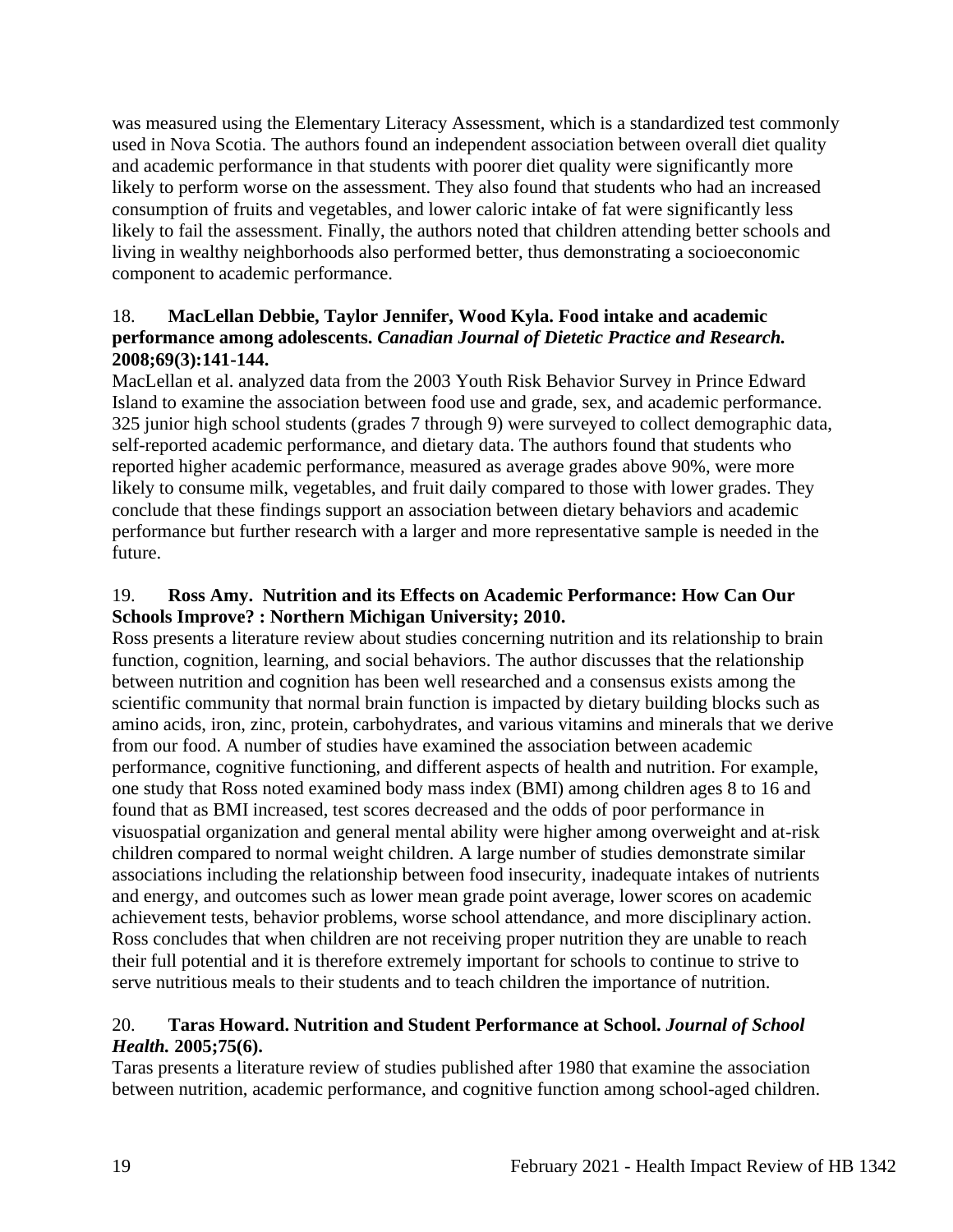Articles that met the inclusion criteria were separated into four categories: food insufficiency, iron deficiency and supplementation, deficiency and supplementation of micronutrients, and the importance of breakfast (n>50 articles). Data indicate that iron deficiency is associated with academic disadvantage if the deficiency is great enough to cause anemia, although these effects are diminished with the use of supplementation. There is a lack of consensus in the literature to conclude that additional vitamin or mineral supplementation would be beneficial for academic performance in the United States, although this has shown positive impacts in developing countries. In the United States, food insufficiency has been associated with significantly poorer cognitive functioning, decreased school attendance, and diminished academic achievement. Finally, the literature indicates that there is a positive impact of breakfast on short term cognitive skills.

# 21. **Child Weight and Physical Activity. Washington State Department of Health; 2013.**

The authors present Washington state data on child weight and physical activity. The data show that in 2012, around 10% of Washington students in grades 8, 10, and 12 were obese and another 13-14% were overweight. Among 10th grade students, American Indian/Alaska Natives, Blacks, Hispanics, and Pacific Islanders were more likely than their white counterparts to be overweight or obese. Nationally, the authors indicate that the percentage of children and adolescents who were defined as overweight has doubled since the early 1970's and in 2012, around 42% of Washington students in grades 8, 10, and 12 reported that they were trying to lose weight.

## 22. **Ebbeling Cara B., Pawlak Dorota B., Ludwig David S. Childhood obesity: publichealth crisis, common sense cure.** *The Lancet.* **2002;360(9331):473-482.**

Ebbeling et al. present a global literature review on the scope of the childhood obesity problem and developments in the establishment of a cause, prevention, and treatment for obesity. Rates of childhood obesity have grown across the globe, with a nearly 2 to 3 fold increase in the rates in the United States over the last 25 years. Most relevant to this review, the authors examined extensive literature that demonstrates the association between childhood obesity and hypertension, high blood lipids, chronic inflammation, increased blood clotting tendency, endothelial dysfunction, hyperinsulinaemia, sleep apnea, asthma, and type 2 diabetes. Further, type 2 diabetes presents additional risks such as heart disease, stroke, kidney failure, and blindness. In addition to the physical health risks from childhood obesity, many studies have indicated substantial psychosocial consequences such as negative self-image and stereotyping. The authors note that Black and Hispanic youth in the United States are at a greater risk for type 2 diabetes and cardiovascular disease than their white counterparts.

### 23. **Jay Shubrook Jr. Childhood Obesity and the Risk of Diabetes in Minority Populations American Osteopathic Association Health Watch; 2011.**

Shubrook presents data on childhood obesity and diabetes among children in the United States. Data shows that childhood obesity increases the risk of adult obesity with estimates indicating that obese children as young as age 6 have a 50% chance of being obese as an adult. Further data indicates that childhood obesity increases the risk of coronary heart disease and mortality as an adult. Data from the National Health and Nutrition Examination Survey (NHANES) show that Hispanic and non-Hispanic black children have the highest rates for childhood obesity in the United States. There also appears to be a disproportionately higher incidence of type 2 diabetes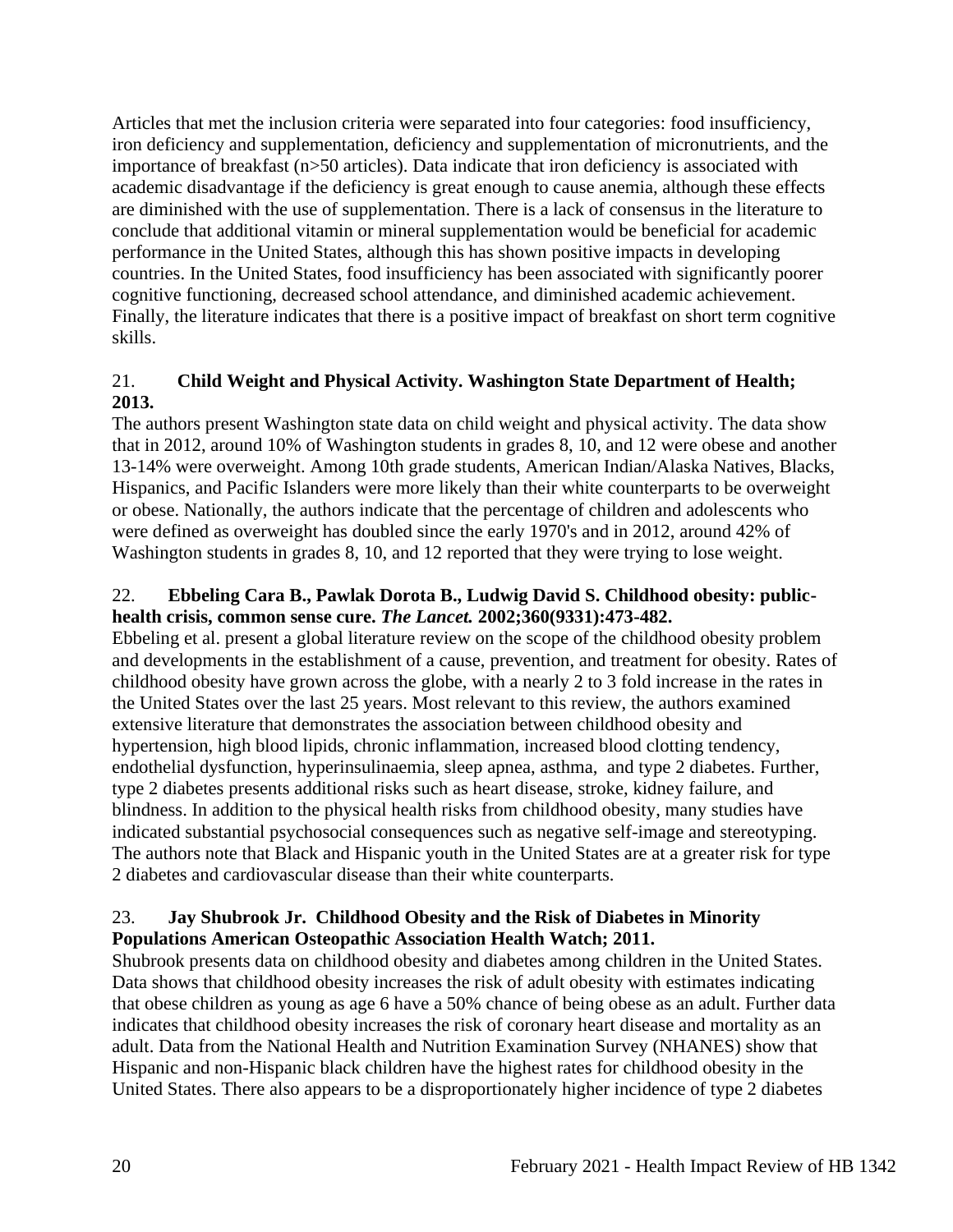among minority children with the highest incidence found among Navajo Indian females (38.42 cases per 100,000 people compared to 3.7 cases per 100,000 white females). Shubrook concludes that the burden of obesity is of great concern, particularly among minority populations in the U.S. and this increased risk needs to be acknowledged in order to address the problem effectively.

### 24. **Lucio R, Hunt E, M Bornovalova. Identifying the necessary and sufficient number of risk factors for predicting academic failure.** *Developmental psychology.* **2012;48(2):422- 428.**

Lucio et al. analyzed data from the Educational Longitudinal Study: 2002 which includes a national sample of 14,796 students. The authors used a 5-step process to identify which factors contribute to academic 'failure'—a grade point average (GPA) of less than 2.0 which is the minimum GPA needed to graduate from high school. They found that a number of academic outcomes impact a student's GPA and therefore their ability to attain a high school diploma. Many of these are academic outcomes that other research has found to be impacted by skipping breakfast such as academic engagement, grade retention, and behavior among students. The authors also found that the odds of passing decreased with each additional risk factor: "For each risk factor that is added, there is a 47% increased likelihood of failing."

### 25. **Melby J. N., Conger R. D., Fang S. A., et al. Adolescent family experiences and educational attainment during early adulthood.** *Developmental psychology.*  **2008;44(6):1519-1536.**

Melby et al. analyzed data from a longitudinal study of two-biological-parent intact families in Iowa. They had a sample size of 451 families. The researchers conducted modeling to determine what factors impact educational attainment and found level of academic engagement was strongly correlated with later educational attainment.

## 26. **Ou Suh-Ruu, Reynolds Arthur J. Predictors of educational attainment in the Chicago Longitudinal Study.** *School Psychology Quarterly.* **2008;23(2):199-229.**

Ou and Reynolds analyzed data from the Chicago Longitudinal Study, using a sample size of 1,286 youth in order to investigate predictors of high school completion and total educational attainment. They found that, among other factors, school absences, grade retention, and youth's educational expectations all influenced educational attainment.

### 27. **Winding T. N., Nohr E. A., Labriola M., et al. Personal predictors of educational attainment after compulsory school: influence of measures of vulnerability, health, and school performance.** *Scandinavian journal of public health.* **2013;41(1):92-101.**

Winding et al. analyzed data from a 2004 questionnaire completed by a cohort of adolescents born in 1989 (n=3053) in Denmark (83% response rate) and linked 2010 educational attainment data from Statistics Denmark. This allowed for a follow-up of 6.5 years. The authors found that low grades during primary school was predictive of not having completed a secondary education by age 20/21 (odds ratios between 1.7 and 2.5). For students with low math grades this association was even stronger. The authors cite two additional studies which have also found an association between school performance and later educational attainment.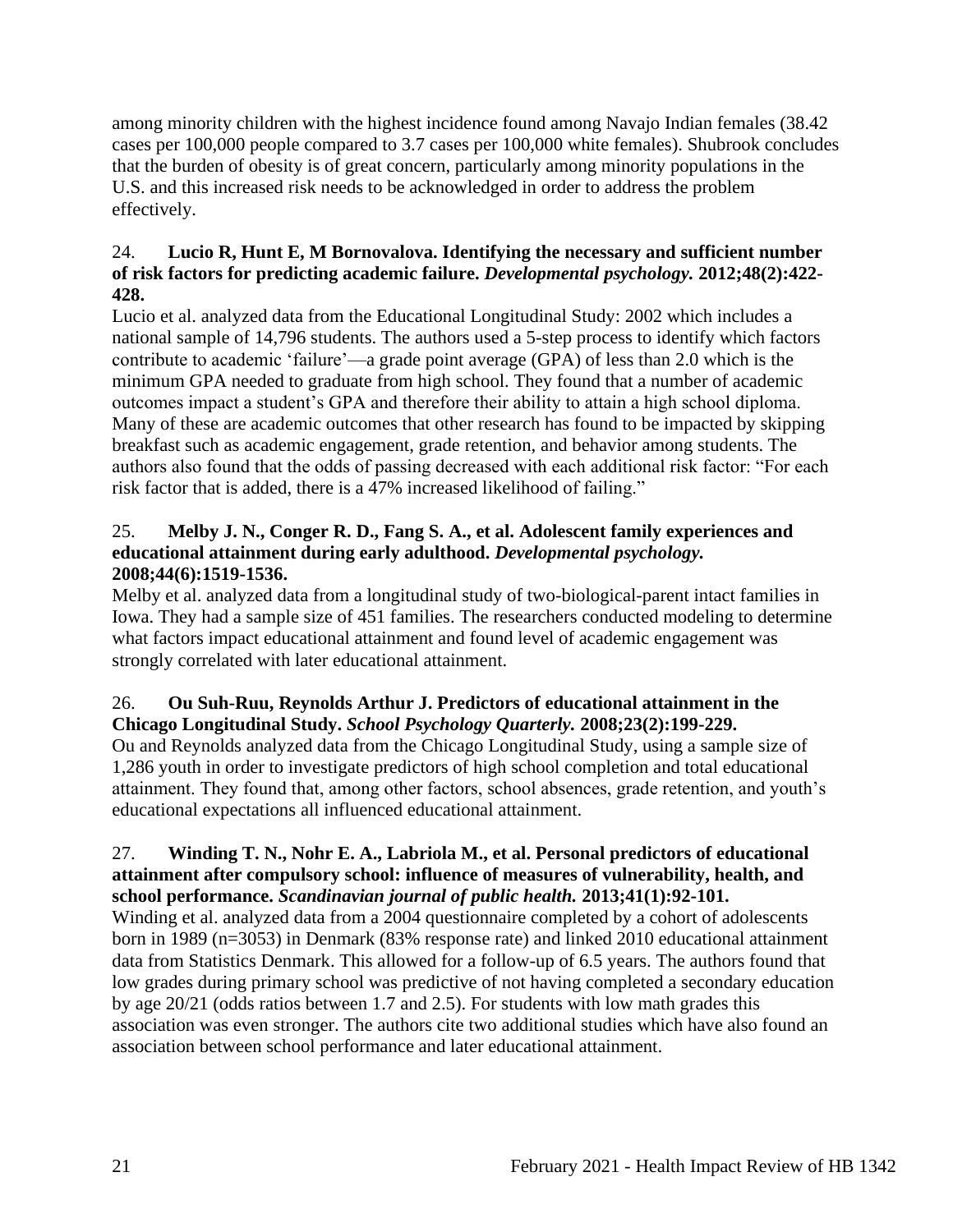### 28. **Health of Washington State: Mental Health. Washington State Department of Health; 2008.**

Washington Behavioral Risk Factor Surveillance System (BRFSS) data from 2004-2006 indicate that American Indians and Alaska Natives and non-Hispanic black individuals reported significantly higher rates of poor mental health compared to other groups. These relationships persisted after adjusting for additional factors such as age, income, and education. Washington BRFSS data also show an association between lower annual household income and poor mental health, a relationship that was also shown with education. It is well understood that mental health is also closely related to other areas such as employment opportunities, physical health, substance abuse. This report also highlights a Washington state study from 2002 that reveal that 16% of individuals in the state who were receiving publicly funded mental health services had at least one felony conviction, a rate over twice that of the general population.

# 29. **Centers for Disease Control and Prevention. Behavioral Risk Factor Surveillance System Prevalence And Trends Data: Washington-2014. 2014; Available at:**

**[http://apps.nccd.cdc.gov/brfss/page.asp?cat=XX&yr=2014&state=WA#XX.](http://apps.nccd.cdc.gov/brfss/page.asp?cat=XX&yr=2014&state=WA#XX) Accessed August 16, 2016.**

Behavioral Risk Factor Surveillance System (BRFSS) 2014 data from Washington state show significant correlations between lower income and a number of health indicators including: worse overall self-reported health, depression, asthma, arthritis, stroke, oral health, tobacco use, women's health indicators, health screening rates, physical activity, and diabetes. Data also show that as educational attainment increases income level also increases.

## 30. **Christensen Trevor, Weisser Justin. Health of Washington State Report: Tobacco Use. Washington State Department of Health; 2015.**

Christensen et al. report Washington state Behavioral Risk Factor Surveillance System (BRFSS) data from 2012 to 2014 indicate that prevalence of smoking decreases as income and levels of education increase. Further, American Indians and Alaska Natives (AI/AN) and Native Hawaiian/Other Pacific Islander populations have significantly higher smoking rates than white, black, Hispanic, and Asian populations.

## 31. **Kandel Denise B., Griesler Pamela C., Schaffran Christine. Educational attainment and smoking among women: Risk factors and consequences for offspring.** *Drug and Alcohol Dependence.* **2009;104:S24-S33.**

Researchers examined United States data from four national data sets and found that, among women, lower levels of education are associated with greater risk of being a current smoker, smoking daily, smoking heavily, being nicotine dependent, starting to smoke at an early age, having higher levels of circulating cotinine (a metabolite of nicotine) per cigarettes smoked, and continuing to smoke in pregnancy. In addition, lower levels of maternal education were linked to increased risk of antisocial behavior among offspring.

# 32. **Kemple Angela. Health of Washington State Report: Diabetes. Washington State Department of Health; 2016.**

Kemple presents data from Washington regarding diabetes in the state. Washington data from the Behavioral Risk Factor Surveillance System (BRFSS) from 2012-2014 show that among adults, the percentage of persons with diabetes increased as household income decreased. This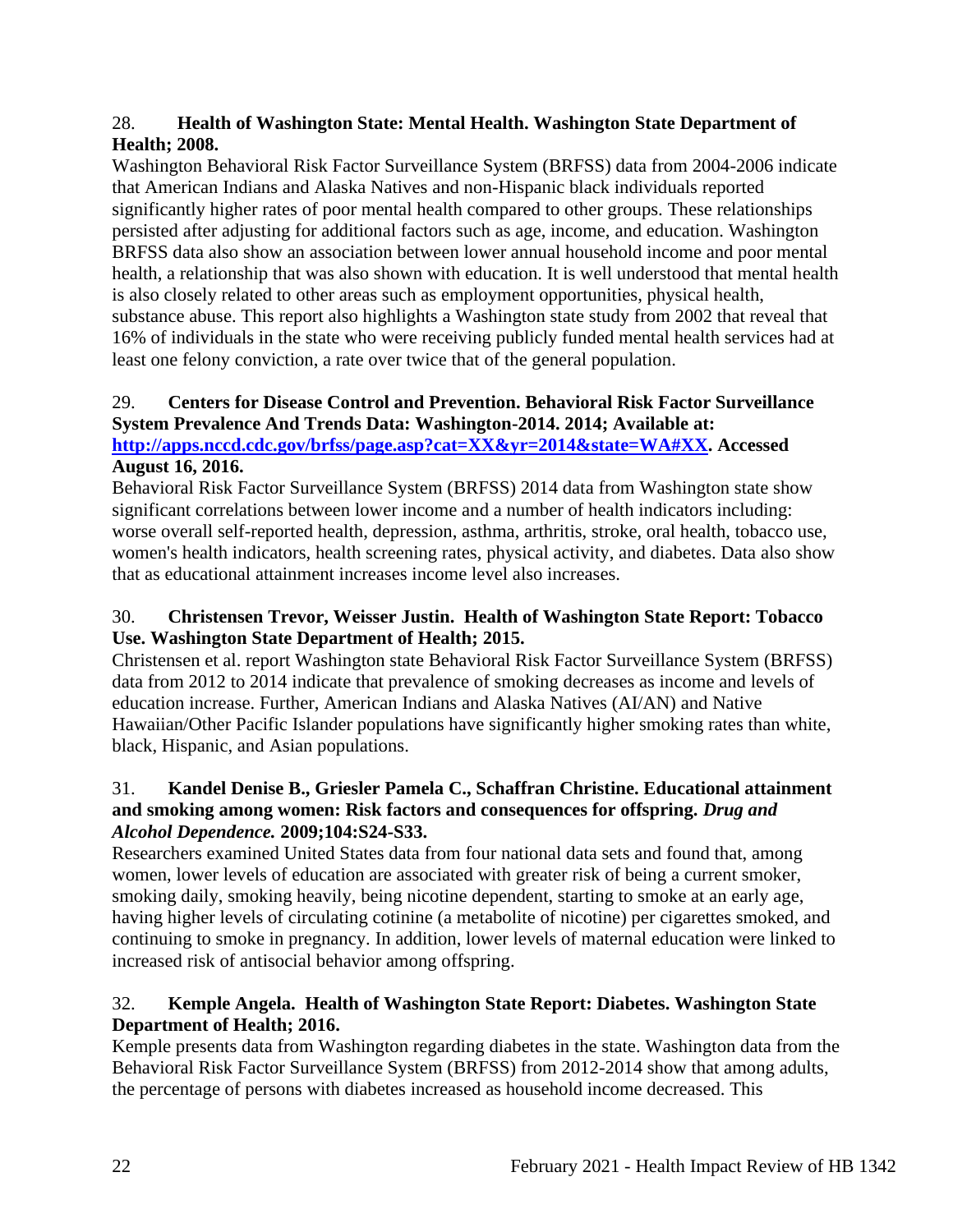relationship was also true for education. Further, BRFSS data also show that age-adjusted diabetes prevalence is highest among those who are Hispanic, American Indian/Alaska Native, and black.

33. **McCarty C. A., Mason W. A., Kosterman R., et al. Adolescent school failure predicts later depression among girls.** *Journal of Adolescent Health.* **2008;43(2):180-187.** McCarty et al. conducted a prospective longitudinal cohort study with a sample of 808 youth followed from ages 10 to 21. The researchers discovered that adolescent school 'failure' (meaning being suspended, expelled, or dropping out of high school early) predisposed girls to depression in early adulthood.

# 34. **McLaren L. Socioeconomic status and obesity.** *Epidemiologic reviews.* **2007;29:29- 48.**

McLaren et al. conducted a meta-analysis exploring the relationship between obesity and SES among adults. A total of 333 studies published internationally met the inclusion criteria. In highly developed countries, the majority of the studies found higher body weights among women with lower education attainment. Nearly 50% of the studies in highly developed countries found the same relationship for men.

# 35. **Mersky JP, AJ Reynolds. Educational success and adult health: Findings from the Chicago longitudinal study.** *Prevention Science.* **2009;10(2):175-195.**

Mersky and Reynolds analyzed data from a Chicago prospective cohort study that followed 1,539 individuals. Results indicate that high school completion was significantly and inversely associated with tobacco smoking, frequent substance use, depression, and no health insurance coverage. In addition, middle school reading performance was inversely related to depression and student's expectation to attend college was negatively associated with frequent drug use.

#### 36. **Mezuk B, Eaton WW, Golden SH, et al. The influence of educational attainment on depression and risk of type 2 diabetes.** *American journal of public health.* **2011;98(8):1480.**

Researchers analyzed adult survey data collected in the Baltimore Epidemiological Catchment Area and then conducted follow-up interviews with the survey cohort. Mezuk et al. found a statistically significant association between type 2 diabetes and lower educational attainment. In addition, the data indicate that depression was associated with type 2 diabetes, but each year of education attained decreased the risk of type 2 diabetes for those experiencing depression.

# 37. **Poel A. Health of Washington State Report: Mortality and Life Expectancy. Data Update 2015. Washington State Department of Health; 2015.**

Poel presents Washington state data on mortality and life expectancy. The data show that ageadjusted death rates were higher in Washington census tracks with higher poverty rates. The state data also show that American Indian/Alaska Natives, Native Hawaiian/Other Pacific Islanders, and black residents had the highest age-adjusted death rate and shortest life expectancy at birth compared to other groups in the state.

# 38. **Serafin M. Health of Washington State Report: Self-reported Health Status. Data Update 2016. Washington State Department of Health; 2016.**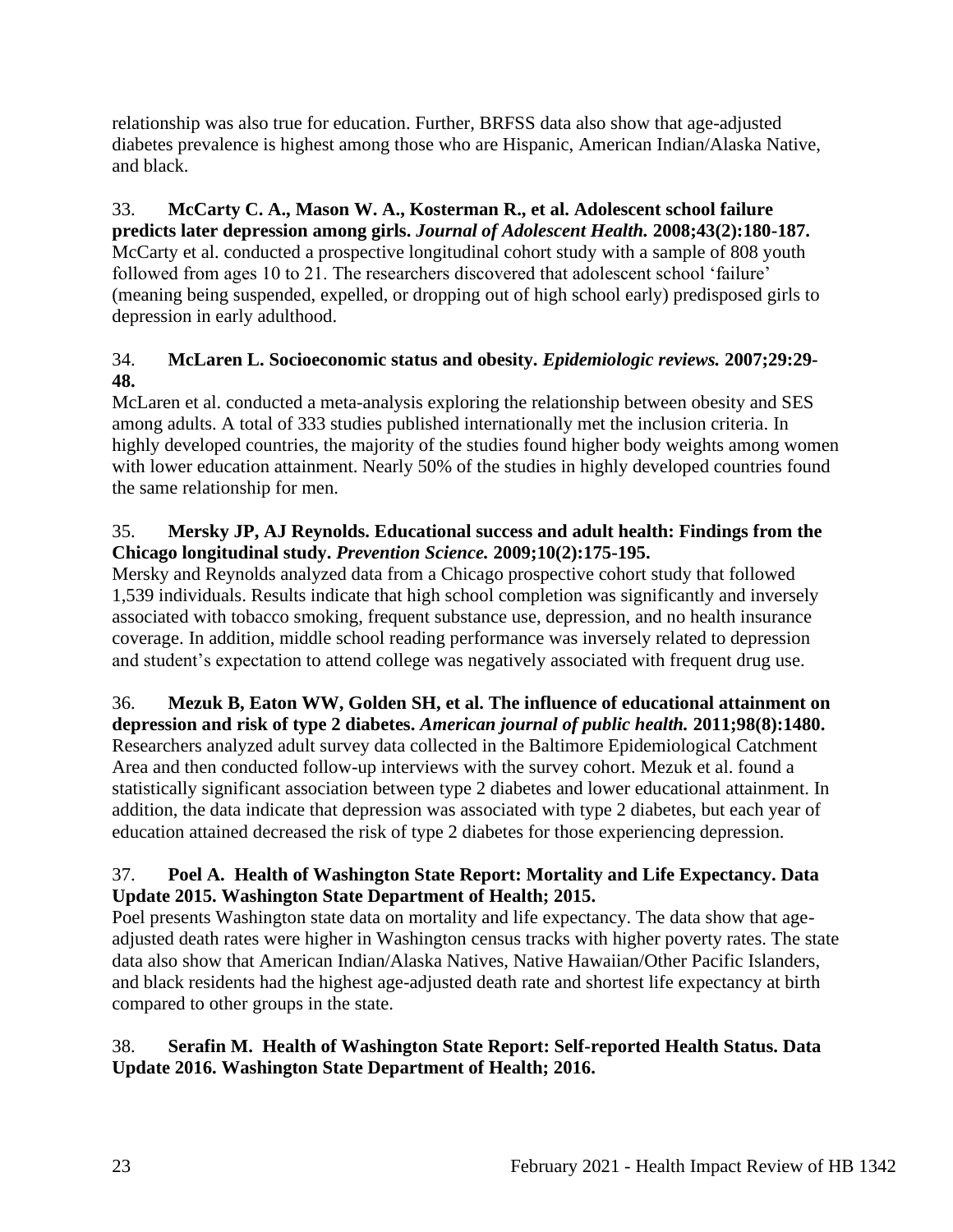Serafin presents data from Washington state on self-reported health status. The data show that after accounting for age, education, race and ethnicity, household income was a strong predictor of self-reported health status. Health status varied by race and ethnicity, with close to 35% of Hispanics, 30% of American Indian/Alaska Natives, and 20% of Native Hawaiian/Other Pacific Islanders reporting fair or poor health. Washington Behavioral Risk Factor Surveillance System (BRFSS) data from 2012-2014 also show that education was a strong predictor of self-reported fair or poor health after adjusting for age.

### 39. **Skodova Z., Nagyova I., van Dijk J. P., et al. Socioeconomic differences in psychosocial factors contributing to coronary heart disease: a review.** *Journal of clinical psychology in medical settings.* **2008;15(3):204-213.**

Skodova et al. conducted a meta-analysis of the literature addressing the relationships between SES, coronary heart disease (CHD), and psychosocial factors contributing to coronary heart disease. Researchers identified 12 studies that met their inclusion criteria. They found that higher levels of education are associated with lower rates of CHD, and that decreasing education is associated with factors that are linked to CHD such as depression, anxiety, hostility, and a lack of social supports.

### 40. **Steptoe A., Hamer M., Butcher L., et al. Educational attainment but not measures of current socioeconomic circumstances are associated with leukocyte telomere length in healthy older men and women.** *Brain, behavior, and immunity.* **2011;25(7):1292-1298.**

Steptoe et al. analyzed data collected from 543 male and female London-based civil servants of white European origin. All participants were between the ages of 53 and 76 and healthy. Researchers looked at blood samples to determine telomere length and telomerase activity. Telomere shortening is associated with aging. Short telomeres are also associated with increased risk of premature heart attack and mortality. Researchers found that lower educational attainment was associated with shorter telomere length after controlling for biological and behavioral covariates. This association remained significant even after adjusting for current SES. Researchers speculated that low educational attainment may be an indicator of long-term lower SES, and may be associated with accumulated stress resulting in telomere shortening. They also postulate that education may promote problem-solving skills leading to reduced responses to stress, thereby impacting aging.

### 41. **Bureau of Labor Statistics website. Employment projections: Earnings and unemployment rates by educational attainment. Last Updated March 15, 2016; Available at: [http://www.bls.gov/emp/ep\\_chart\\_001.htm.](http://www.bls.gov/emp/ep_chart_001.htm) Accessed November 1, 2016.** National data from 2015 indicate that as educational attainment increases median weekly

earnings also increase and unemployment rates decrease.

## 42. **Ellings Amy. Health of Washington State Report: Obesity and Overweight. Washington State Department of Health; 2015.**

Ellings reports Washington state Behavioral Risk Factor Surveillance System (BRFSS) data from 2002-2014, which shows that obesity rates are the highest among low income families and that as income increases, rates of obesity decrease. Further, individuals that graduated college or attended some college had lower rates of obesity than those who had a high school education or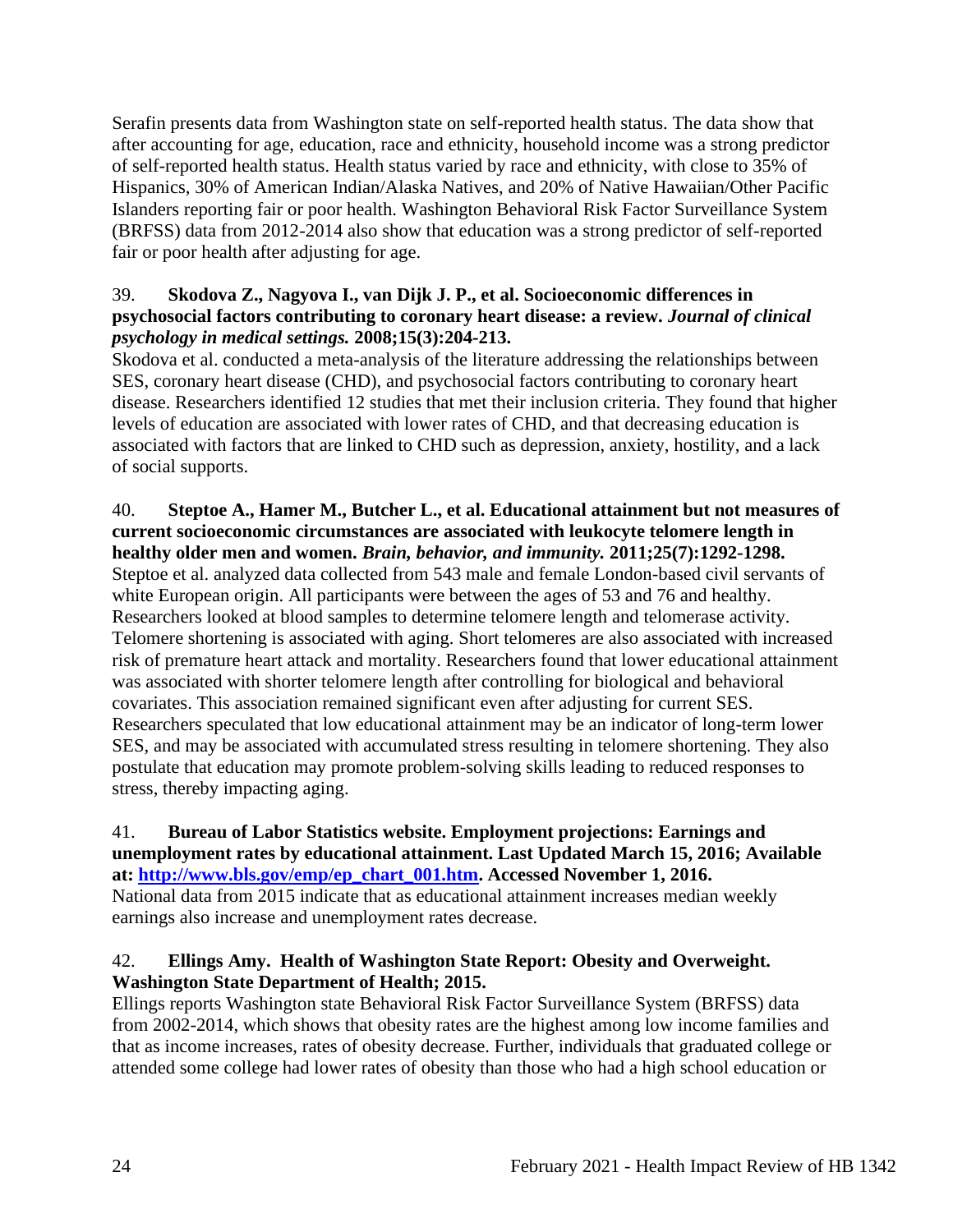less. Black, American Indian and Alaska Native, and Hispanic Washington residents had higher rates of obesity even after accounting for gender, income, education, and age.

### 43. **Paul Karsten I., Moser Klaus. Unemployment impairs mental health: Metaanalyses.** *Journal of Vocational Behavior.* **2009;74(3):264-282.**

Paul et al. conducted a meta-analysis of 237 cross-sectional and 87 longitudinal studies that examined the relationship between mental health and unemployment. The meta-analysis of cross-sectional data revealed that unemployed persons showed significantly more symptoms of distress and impaired well-being than did employed persons. The meta-analyses of longitudinal studies and natural experiments supported the concept that unemployment is not only correlated to distress but also causes it.

### 44. **Ponnet K. Financial stress, parent functioning and adolescent problem behavior: an actor-partner interdependence approach to family stress processes in low-, middle-, and high-income families.** *Journal of youth and adolescence.* **2014;43(10):1752-1769.**

Ponnet cites extensive evidence on the relationship between financial hardship and emotional problems among youth and adults, family conflict, problem behavior among adolescents, and psychological distress. The author analyzed data from a subsample of two-parent families with children between 11 and 17 years of age from the Relationship between Mothers, Fathers and Children study drawn from the Dutch-speaking part of Belgium ( $n= 1,596$  individuals from 798 families). Analysis showed that parents in low-income groups had significantly more financial stress than those in middle-income and high-income groups. The author found that the association between financial stress and problem behavior in adolescents is mediated by depressive symptoms, interparental conflict, and positive parenting. They also found that financial stress had more detrimental impacts on depressive feelings for mothers with low incomes than for those with higher incomes.

### 45. **Prause J., Dooley D., Huh J. Income volatility and psychological depression.**  *American journal of community psychology.* **2009;43(1-2):57-70.**

Prause et al. analyzed a sample ( $n = 4,493$ ) from the National Longitudinal Survey of Youth. Researchers found that income volatility was significantly associated with depression; and downward volatility (frequent losses in income) was significantly associated with depression even after controlling for baseline depression. High income appeared to act as a buffer, so those with lower incomes were more vulnerable to the adverse effects of downward volatility.

### 46. **Spencer N., Thanh T. M., Louise S. Low income/socio-economic status in early childhood and physical health in later childhood/adolescence: a systematic review.**  *Maternal and child health journal.* **2013;17(3):424-431.**

Spencer et al. conducted a meta-analysis of studies examining the relationship between low socioeconomic status in the first five years of life and physical health outcomes in later childhood and adolescence. Nine studies met the researchers' strict inclusion criteria. The studies indicated significant associations between early childhood low-income status and a number of adverse health outcomes including: activity-limiting illness, parent-reported poor health status, acute and recurrent infections, increasing body mass index (BMI), dental caries, and higher rates of hospitalization.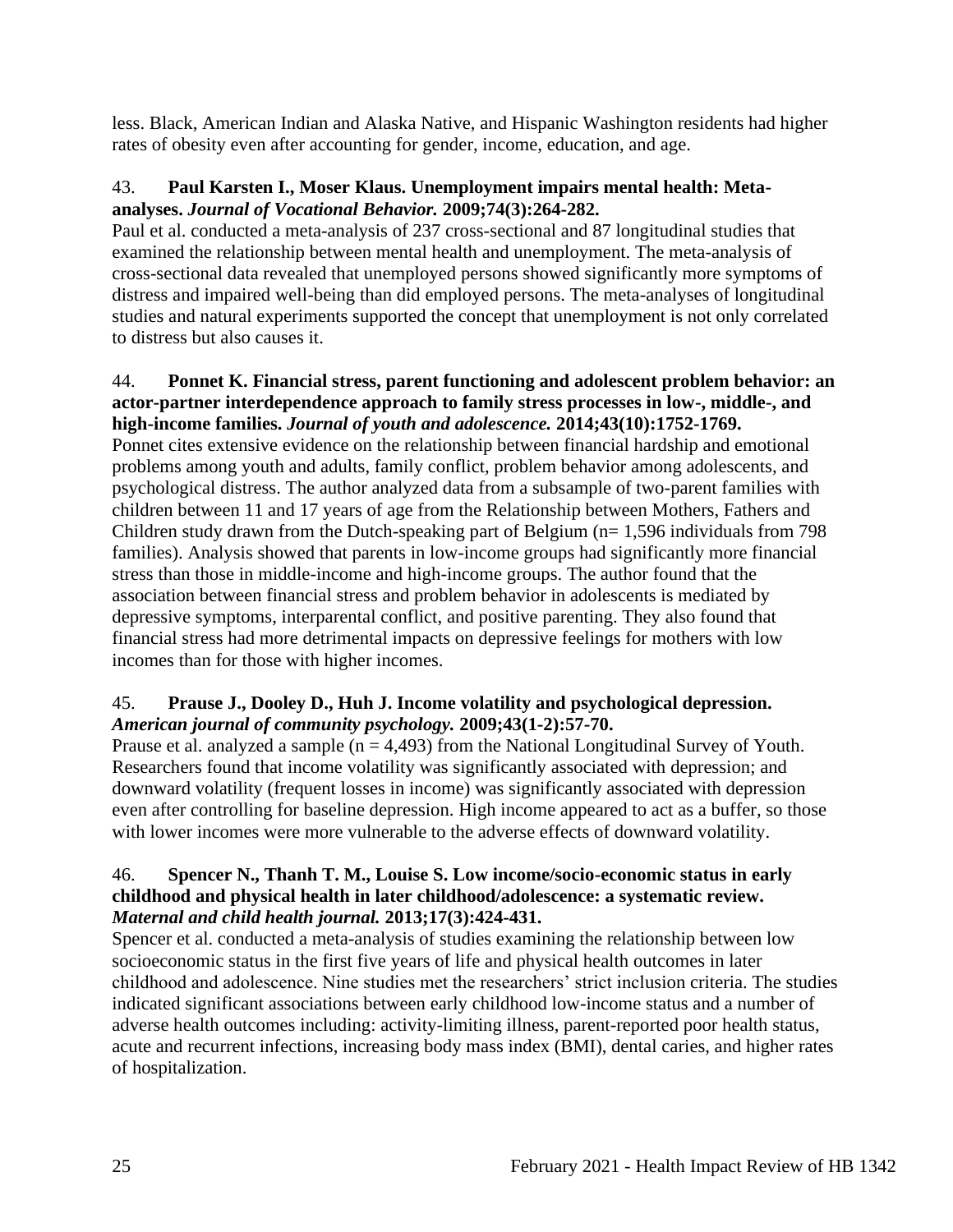47. **Subramanyam M., Kawachi I., Berkman L., et al. Relative deprivation in income and self-rated health in the United States.** *Social science & medicine.* **2009;69(3):327-334.** Subramanyam et al. analyzed data from the 2002, 2004, and 2006 Current Population Surveys conducted by the United States Census Bureau. Researchers found that individuals from the lowest income category were over five times more likely to report being in poor health than participants from the highest income category. In addition, they found that relative deprivation (the differences in incomes between an individual and others who have higher incomes than that individual [one measure of income inequality]) appeared to explain a large part of this association.

## 48. **VanEenwyk J. Health of Washington State Report: Socioeconomic Position in Washington. Washington State Department of Health; 2014.**

VanEenwyk presents data about socioeconomic position in Washington State including differences within the state as well as statewide differences compared to national data. Data indicate that compared to the United States as a whole, fewer Washington residents are living in poverty and a higher percentage of residents ages 25 and older have college degrees. However, these economic resources are not evenly distributed among all Washington residents. Females in Washington were more likely to be living in poverty than males and were also more likely to have lower wages. Further, American Indian and Alaska Native, Hispanic, and black residents had higher percentages of living in poverty and lower median household incomes compared to other groups. Data also indicated that counties in eastern Washington were more likely to have high poverty rates and high rates of unemployment than counties in western Washington.

# 49. **Office of Superintendent of Public Instruction website. Student enrollment demographic data 2016. Available at:**

**[http://reportcard.ospi.k12.wa.us/DataDownload.aspx.](http://reportcard.ospi.k12.wa.us/DataDownload.aspx) Accessed November 13, 2016.** These recent Washington state data indicate that school districts that serve high percentages of students eligible for free and reduced-price lunch also tend to serve high percentages of students of color. Although the relationship is not true for every district, the trend is apparent when looking at data for all of the districts combined.

### 50. **Food Research & Action Center. Relationship Between Poverty and Obesity. 2015; Available at: [http://frac.org/initiatives/hunger-and-obesity/are-low-income-people-at](http://frac.org/initiatives/hunger-and-obesity/are-low-income-people-at-greater-risk-for-overweight-or-obesity/)[greater-risk-for-overweight-or-obesity/.](http://frac.org/initiatives/hunger-and-obesity/are-low-income-people-at-greater-risk-for-overweight-or-obesity/) Accessed November 14, 2016.**

Overview of studies from the United States that present research on the relationship between obesity and poverty. Provides relevant study conclusions for both adult and child populations.

### 51. **Huang J., Barnidge E. Low-income children's participation in the National School Lunch Program and household food insufficiency.** *Social science & medicine.* **2016;150:8- 14.**

Huang and Barnidge examine the association between receiving free and reduced-price lunch from the National School Lunch Program (NSLP) with household food insufficiency for lowincome children and families. They find higher rates of household food insufficiency during summer months, when students do not have access to NSLP meals, indicating that participation in NSLP can help decrease food insufficiency. Food insecurity is prevalent in households with children in the US, with nearly one-fifth of households reporting food insecurity at some point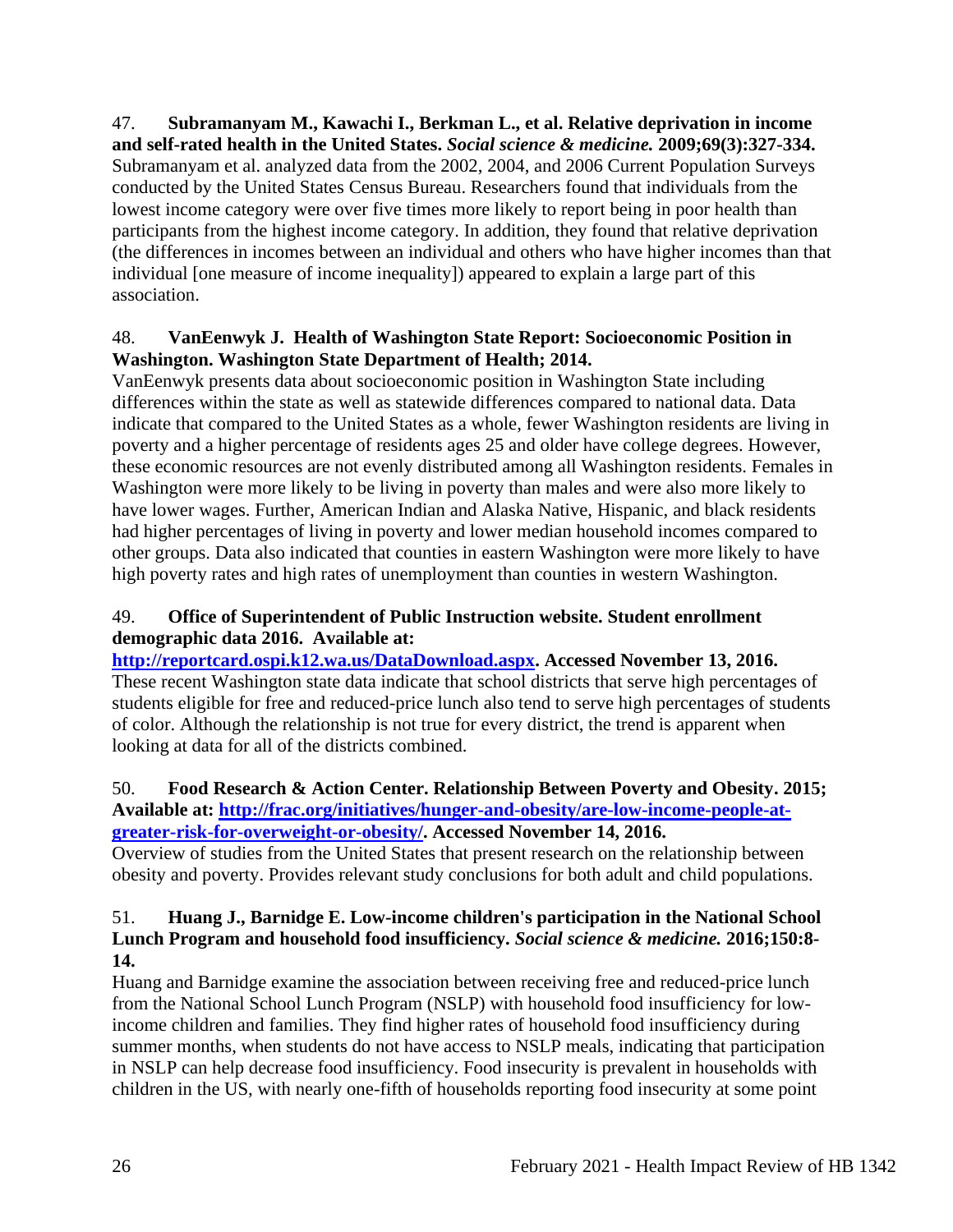during the year 2013. Food insecurity has been demonstrated to have adverse impacts on children's health and educational outcomes. At the time of the study, it was estimated that 39% of all school-aged children received a free or reduced-price lunch through the NSLP. The mechanism by which NSLP might affect food insecurity is through reduced household food spending: resources no longer spent on two daily meals for school-aged children can be redirected to food consumption for the rest of the household. Prior to this study, there was limited and inconsistent evidence to support this relationship. The authors note that a major challenge is presented by selection bias: households most likely to experience food insecurity are also most likely to participate in the program, making a cross-household comparison difficult. To avoid this, the authors chose to compare seasonal food insecurity within the same household. As NSLP meals are not available during the summer, the authors hypothesize that families may be more likely to experience food insecurity. The authors used data from the Survey of Income and Program Participation (SIPP), a longitudinal and nationally representative household survey from the UW Census Bureau. The authors created a sample of households with school-aged children who had participated in the survey after at least one child had participated in NSLP. This was to ensure that information about food insufficiency was collected from a family during the school year and during summer months. The final sample contained 15,241 households. The SIPP survey asked household participants about experiences and timing of food insecurity; this was later operationalized as a binary variable to indicate whether or not the family had experience food insecurity according to the FIS. The timing of food insecurity was operationalized as having taken place during the school year or during summer months. Statistical analysis controlled for demographic and socioeconomic factors and for recall error. Nearly 7% of households in the sample reported food insufficiency at some point. When comparing household responses during the school year and during summer months, the authors find that there is a relationship between NSLP and reduced food insecurity: "NSLP participation is associated with a 14% reduction in the risk of experiencing food insufficiency." This reduction applies to the entire household, even though the NSLP only targets schoolchildren, suggesting "that the NSLP plays a significant role in protecting low-income families from food insufficiency." There are some potential limitations: the authors note that other seasonal trends may be potential confounders, such as summer childcare expenses and seasonal employment factors. Additionally, some programs exist that offer summer meals to low-income children; but these programs have a much smaller reach than NSLP. Finally, while households were identified as having schoolchildren participate in NSLP, the authors note that many of those children also participate in the School Breakfast Program; the potential impact of this program cannot be separated from the results in this study.

#### 52. **Mackison J. House Bill Report: HB 1342 (An act relating to eliminating lunch copays for students who qualify for reduced-price lunches. Washington State Legislature, House Committee on Appropriations; 2021.**

The House Bill Report for HB 1342, Eliminating lunch copays for students who qualify for reduced-price lunches provides a summary of background information, bill provisions, and public testimony related to the bill.

### 53. **Instruction Office of Superintendent of Public. Washington State Report Card 2020-2021. 2021.**